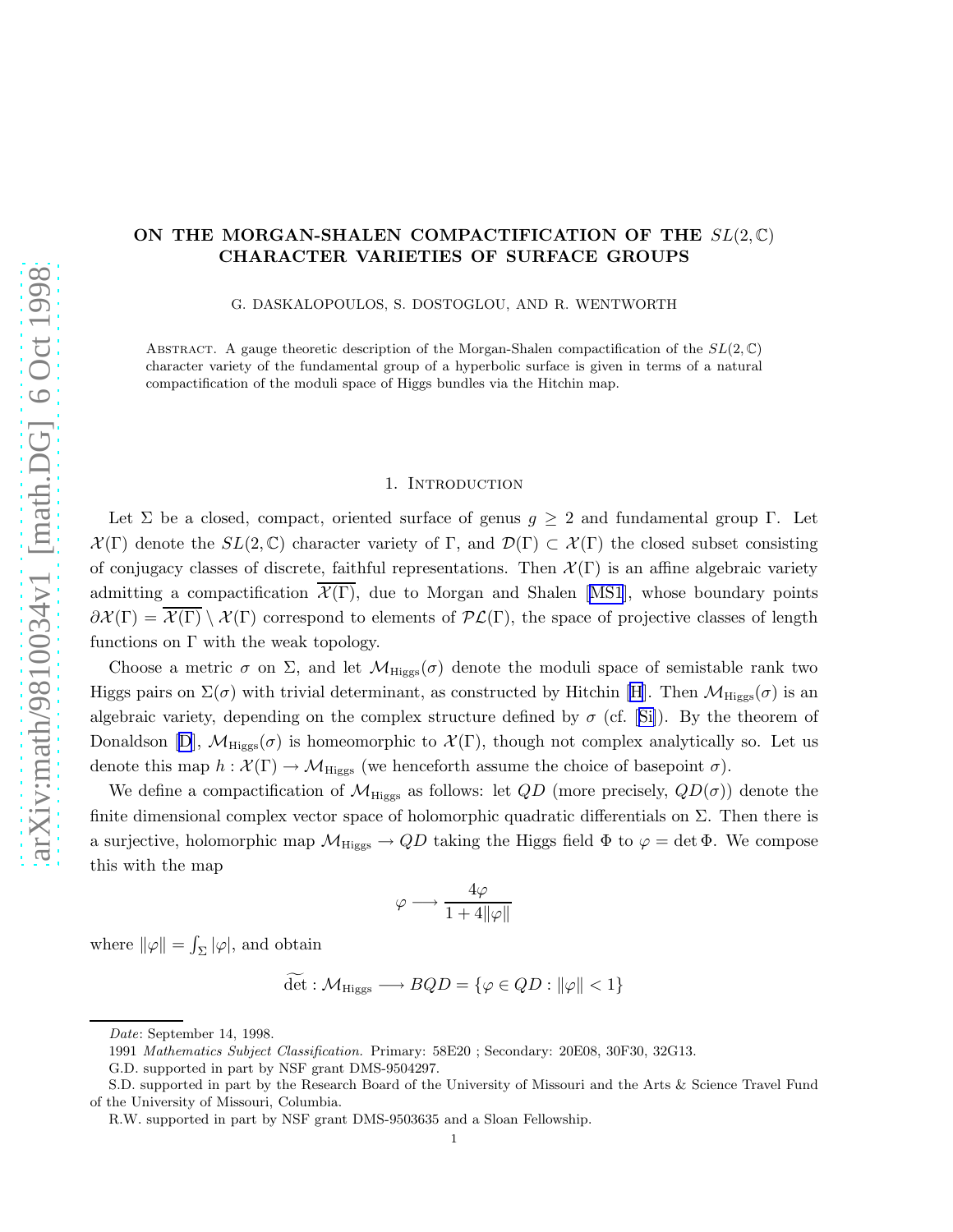<span id="page-1-0"></span>Let  $SQD = \{\varphi \in QD : ||\varphi|| = 1\}$  be the space of normalized holomorphic quadratic differentials. We then define  $\overline{\mathcal{M}_{\text{Higgs}}} = \mathcal{M}_{\text{Higgs}} \cup SQD$  with the topology given via the map det. The aim of this paper is to compare the two compactifications  $\mathcal{X}(\Gamma)$  and  $\overline{\mathcal{M}_{\text{Higgs}}}\$ .

The points of  $\mathcal{PL}(\Gamma)$  may be regarded as arising from the translation lengths of minimal, nontrivial Γ actions on R-trees. Modulo isometries and scalings, this correspondence is one-to-one, at least in the non-abelian case (cf. [\[CM\]](#page-16-0) and Section [2](#page-2-0) below). The boundary  $\partial \mathcal{D}(\Gamma)$  consists of *small actions*, i.e. those for which the arc stabilizer subgroups are all cyclic. With our choice of conformal structure  $\sigma$  we can define a continuous, surjective map

$$
(1.1)\quad H: \mathcal{PL}(\Gamma) \longrightarrow SQD
$$

When the length function [ℓ] is realized by the translation length function of a tree *dual* to the lift of a normalized holomorphic quadratic differential  $\varphi$ , then  $H([\ell]) = \varphi$ ; the full map is a continuous extension of this (see Theorem [3.9\)](#page-11-0) with the fibers of H corresponding more generally to *foldings* of dual trees.

Let  $\mathcal{PMF}(\Gamma)$  denote the space of projective classes of measured foliations on  $\Sigma$ , modulo isotopy and Whitehead equivalence. By the theorem of Hubbard-Masur [\[HM\]](#page-16-0) we also have a homeomorphism  $HM : \mathcal{PMF}(\Gamma) \longrightarrow SQD$ . It is not clear how to lift H to factor through  $\mathcal{PMF}(\Gamma)$  in a manner independent of  $\sigma$ . However, it follows essentially by Skora's theorem [\[Sk](#page-16-0)] that if H is restricted to  $PSL(\Gamma)$ , the small actions, then it factors through HM by a homeomorphism  $PSL(\Gamma) \stackrel{\sim}{\longrightarrow} PMF(\Gamma).$ 

With this understood, we define a (set theoretic) map

$$
\bar{h}: \overline{\mathcal{X}(\Gamma)} \longrightarrow \overline{\mathcal{M}_{\text{Higgs}}}
$$

by extending the map  $h$  to  $H$  on the boundary. We shall prove the following:

**Main Theorem .** The map  $\bar{h}$  is continuous and surjective. Restricted to the compactification of *the discrete, faithful representations*  $\overline{\mathcal{D}(\Gamma)}$ *, it is a homeomorphism onto its image.* 

Note that the second statement follows from the first, since  $\partial \mathcal{D}(\Gamma)$  consists of small actions, and therefore the restricted map is injective by the above mentioned theorem of Skora. It would be interesting to determine the fibers of h in general; this question will be taken up elsewhere. We also remark that the  $SL(2,\mathbb{R})$  version of the above theorem leads to a harmonic maps description of the Thurston compactification of Teichmüller space and was first proved by Wolf  $[W1]$ . Generalizing this result to  $SL(2,\mathbb{C})$  was one of the motivations for this paper.

This paper is organized as follows: in Section [2](#page-2-0) we review the Morgan-Shalen compactification, the definition of the Higgs moduli space, and the notion of a harmonic map to an R-tree. In Section [3](#page-5-0), we define the boundary map  $H$ . The key point is that the non-uniqueness in the correspondence between abelian length functions and R-trees alluded to above nevertheless leads, via harmonic maps, to a well-defined geometric object on Σ, in this case a quadratic differential. The most important result here is Theorem [3.7.](#page-8-0) Along the way, we give a criterion, Theorem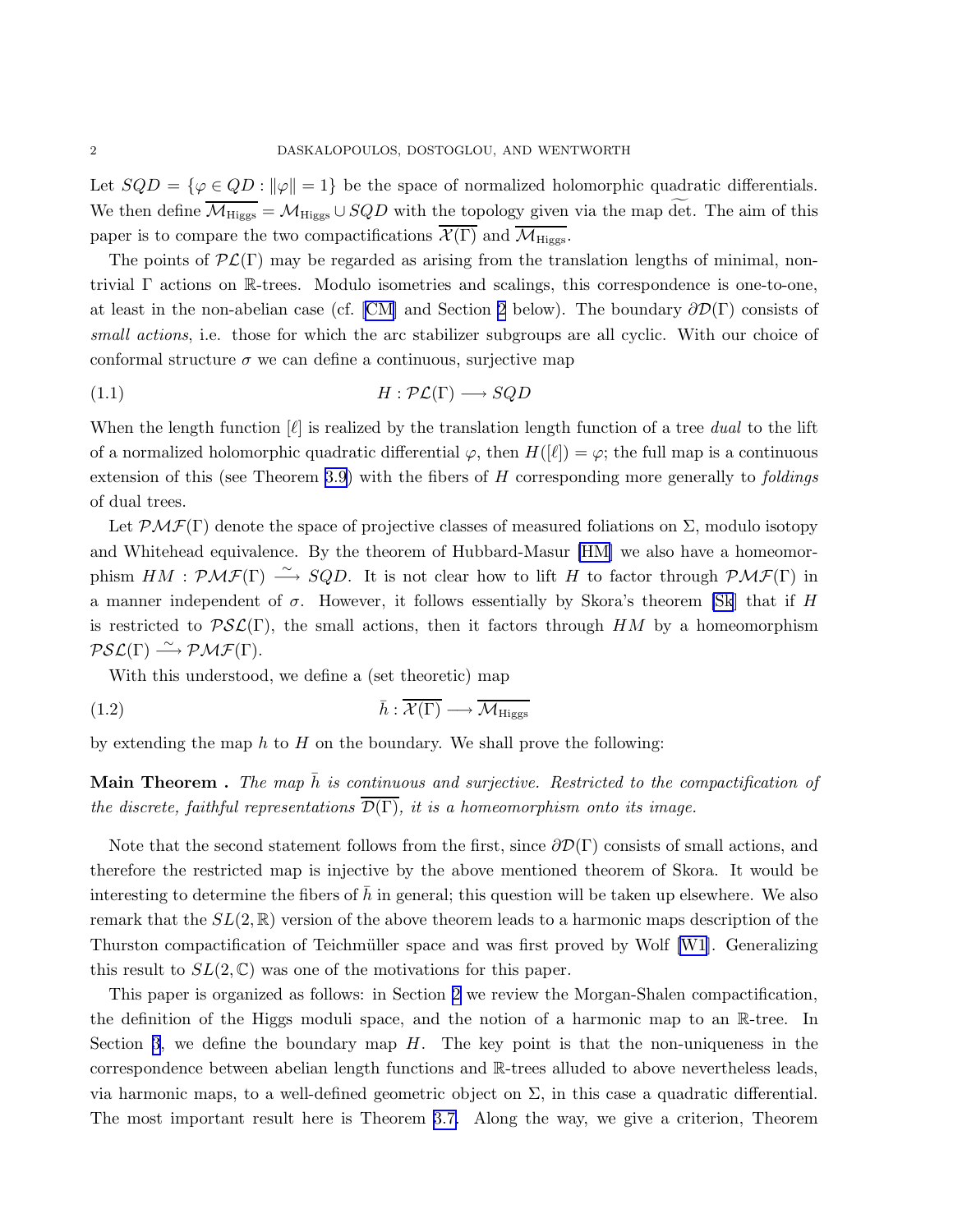<span id="page-2-0"></span>[3.3,](#page-6-0) for uniqueness of harmonic maps to trees, using the arguments in [\[W3\]](#page-16-0). The Main Theorem is then proven in Section [4](#page-11-0) as a consequence of our previous work [\[DDW](#page-16-0)]. In the last section, a somewhat more concrete analysis of the behavior of high energy harmonic maps is outlined, illustrating previous ideas.

#### 2. DEFINITIONS

Let  $\Gamma$  be a hyperbolic surface group as in the introduction. We denote by  $\mathcal{R}(\Gamma)$  the set of representations of Γ into  $SL(2,\mathbb{C})$ , and by  $\mathcal{X}(\Gamma)$  the set of characters of representations. Recall that a representation  $\rho : \Gamma \to SL(2, \mathbb{C})$  defines a character  $\chi_{\rho} : \Gamma \to \mathbb{C}$  by  $\chi_{\rho}(g) = \text{Tr} \rho(g)$ . Two representations $\rho$  and  $\rho'$  are *equivalent* if  $\chi_{\rho} = \chi_{\rho'}$ . It is easily seen (cf. [[CS\]](#page-16-0)) that equivalent irreducible representations are conjugate. If  $\rho$  is a reducible representation, then we can write

$$
\rho(g)=\begin{pmatrix} \lambda_\rho(g) & a(g) \\ 0 & \lambda_\rho(g)^{-1} \end{pmatrix}
$$

for a representation  $\lambda_\rho : \Gamma \to \mathbb{C}^*$ . The character  $\chi_\rho$  determines  $\lambda_\rho$  up to the inversion coming from the action of the Weyl group, and is in turn completely determined by it. It is shown in [\[CS](#page-16-0)] that the set of characters  $\mathcal{X}(\Gamma)$  has the structure of an affine algebraic variety.

In [\[MS1\]](#page-16-0), a (non-algebraic) compactification  $\overline{\mathcal{X}(\Gamma)}$  of  $\mathcal{X}(\Gamma)$  is defined as follows: let C be the set of conjugacy classes of  $\Gamma$ , and let  $\mathbb{P}(C) = \mathbb{P}(\mathbb{R}^C)$  be the (real) projective space of non-zero, positive functions on C. Define the map  $\vartheta : \mathcal{X}(\Gamma) \to \mathbb{P}(C)$  by

$$
\vartheta(\rho) = \{ \log \left( |\chi_{\rho}(\gamma)| + 2 \right) : \gamma \in C \}
$$

and let  $\mathcal{X}(\Gamma)^+$  denote the one point compactification of  $\mathcal{X}(\Gamma)$  with the inclusion map  $\imath : \mathcal{X}(\Gamma) \to$  $\mathcal{X}(\Gamma)^+$ . Finally,  $\overline{\mathcal{X}(\Gamma)}$  is defined to be the closure of the embedded image of  $\mathcal{X}(\Gamma)$  in  $\mathcal{X}(\Gamma)^+ \times \mathbb{P}(C)$ by the map  $i \times \vartheta$ . It is proved in [\[MS1](#page-16-0)] that  $\mathcal{X}(\Gamma)$  is compact and that the boundary points consist of *projective length functions* on  $\Gamma$  (see the definition below). Note that in its definition,  $\vartheta(\rho)$  could be replaced by the function  $\{\ell_{\rho}(\gamma)\}_{\gamma \in C}$ , where  $\ell_{\rho}$  denotes the translation length for the action of  $\rho(\gamma)$  on  $\mathbb{H}^3$ :

$$
\ell_{\rho}(\gamma) = \inf \left\{ \mathrm{dist}_{\mathbb{H}^3}(x, \rho(\gamma)x) : x \in \mathbb{H}^3 \right\}
$$

 $(see [Cp]).$  $(see [Cp]).$  $(see [Cp]).$  $(see [Cp]).$  $(see [Cp]).$ 

Recall that an  $\mathbb{R}$ -tree is a metric space  $(T, d_T)$  such that any two points  $x, y \in T$  are connected by a *segment*  $[x, y]$ , i.e. a rectifiable arc isometric to a compact (possibly degenerate) interval in  $\mathbb R$ whose length realizes  $d_T(x,y)$ , and that  $[x,y]$  is the unique embedded path from x to y. We say that  $x \in T$  is an *edge point* (resp. *vertex*) if  $T \setminus \{x\}$  has two (resp. more than two) components. A Γ-*tree* is an R-tree with an action of Γ by isometries, and it is called *minimal* if there is no proper Γ-invariant subtree. We say that Γ *fixes an end* of T (or more simply, that T has a fixed end) if there is a ray  $R \subset T$  such that for every  $\gamma \in \Gamma$ ,  $\gamma(R) \cap R$  is a subray. When the action is understood, we shall often refer to "trees" instead of "Γ-trees".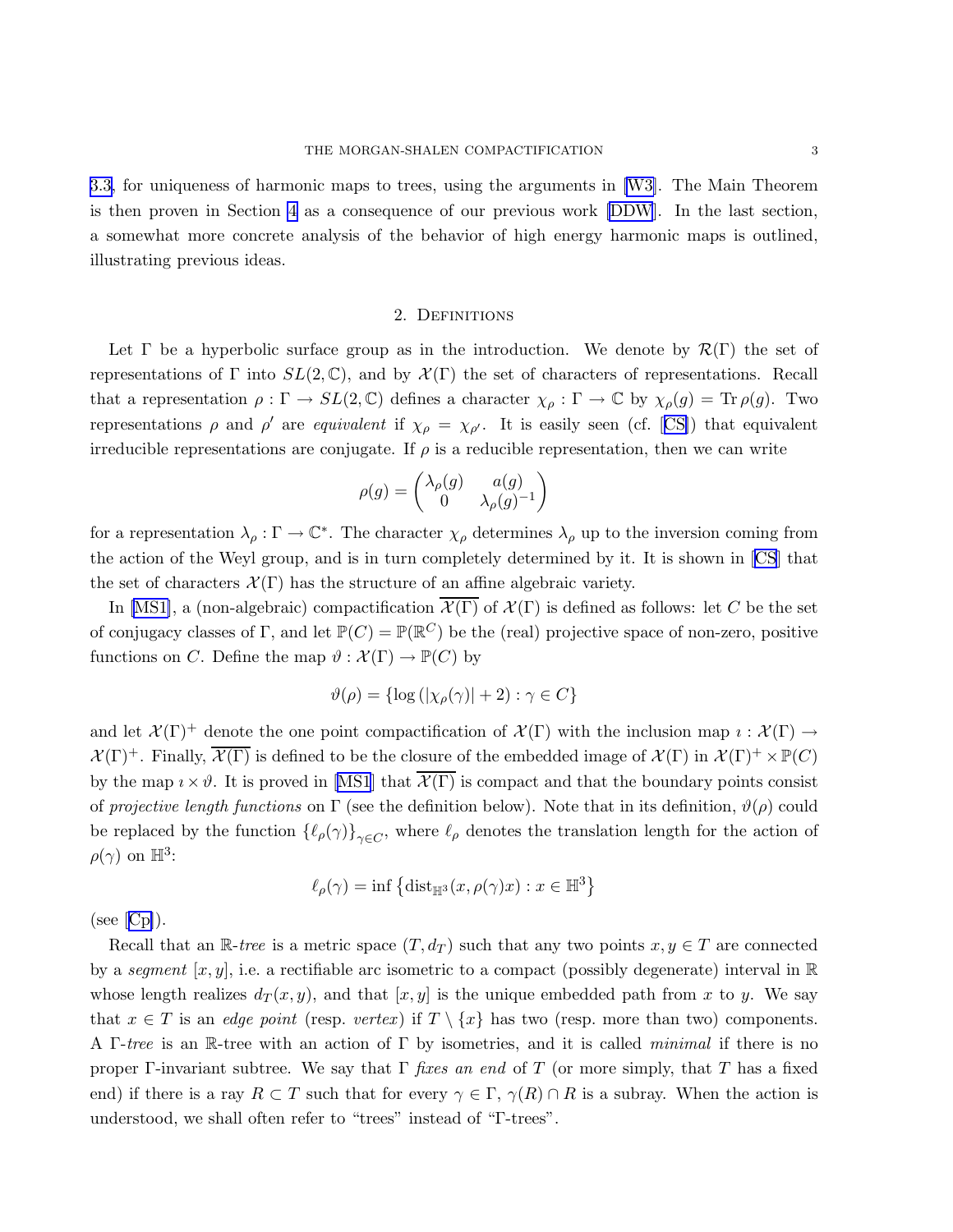<span id="page-3-0"></span>Given an R-tree  $(T, d_T)$ , the associated length function  $\ell_T : \Gamma \to \mathbb{R}^+$  is defined by  $\ell_T(\gamma) =$ inf<sub>x∈T</sub> $d_T(x, \gamma x)$ . If  $\ell_T \neq 0$ , which is equivalent to Γ having no fixed point in T (cf. [[MS1](#page-16-0), Prop. II.2.15], then the class of  $\ell_T$  in  $\mathbb{P}(C)$  is called a projective length function. We denote by  $\mathcal{PL}(\Gamma)$ the set of all projective length functions on Γ-trees. A length function is called *abelian* if it is given by  $|\mu(\gamma)|$  for some homomorphism  $\mu : \Gamma \to \mathbb{R}$ . We shall use the following result:

Theorem 2.1 (cf. [\[CM](#page-16-0)], Cor. 2.3 and Thm. 3.7). *Let* T *be a minimal* Γ*-tree with non-trivial length*  $function \ell_T$ . Then  $\ell_T$  is non-abelian if and only if  $\Gamma$  acts without fixed ends. Moreover, if  $T'$  is any *other minimal* Γ*-tree with the same non-abelian length function, then there is a unique equivariant isometry*  $T \simeq T'$ .

It is a fact that abelian length functions, in general, no longer determine a unique minimal Γ-tree up to isometry (e.g. see [\[CM](#page-16-0), Example 3.9]), and this presents one of the main difficulties dealt with in this paper.

We now give a quick review of the theory of Higgs bundles on Riemann surfaces and their relationship to representation varieties. Let  $\Sigma$ ,  $\Gamma$  be as in the introduction. A *Higgs pair* is a pair  $(A, \Phi)$ , where A is an  $SU(2)$  connection on a rank 2 smooth vector bundle E over  $\Sigma$ , and  $\Phi \in \Omega^{1,0}(\Sigma, \text{End}_{0}(E)),$  where  $\text{End}_{0}(E)$  denotes the bundle of traceless endomorphisms of E. The Hitchin equations are:

(2.1) 
$$
F_A + [\Phi, \Phi^*] = 0
$$

$$
D''_A \Phi = 0
$$

The group  $\mathfrak G$  of (real) gauge transformations acts on the space of Higgs pairs and preserves the set of solutions to (2.1). We denote by  $\mathcal{M}_{\text{Higgs}}$  the set of gauge equivalence classes of these solutions. Then  $\mathcal{M}_{\text{Higgs}}$  is a complex analytic variety of dimension 6g−6 (the holomorphic structure depending uponthe choice  $\sigma$  on  $\Sigma$ ), which admits a holomorphic map (cf. [[H\]](#page-16-0))

(2.2) 
$$
\det : \mathcal{M}_{\text{Higgs}} \longrightarrow QD = H^0(\Sigma, K_{\Sigma}^{\otimes 2}) : (A, \Phi) \mapsto \det \Phi = -\operatorname{Tr} \Phi^2
$$

By associating to  $[(A, \Phi)] \in \mathcal{M}_{\text{Higgs}}$  the character of the flat  $SL(2,\mathbb{C})$  connection  $A + \Phi + \Phi^*$ , one obtainsa homeomorphism (cf. [[D](#page-16-0), [C\]](#page-16-0))  $h : \mathcal{M}_{\text{Higgs}} \to \mathcal{X}(\Gamma)$ . Implicit in the definition of h is a Γ-equivariant harmonic map u from the universal cover  $\mathbb{H}^2$  of  $\Sigma$  to  $\mathbb{H}^3$ . It is easily verified that the *Hopf differential* of u,  $Hopf(u) = \tilde{\varphi} = \langle u_z, u_z \rangle dz^2$ , descends to a holomorphic quadratic differential  $\varphi$  on  $\Sigma$  equal to det  $\Phi$  (up to a universal non-zero constant).

Having introduced harmonic maps, we now give an alternative way to view the Morgan-Shalen compactification. First, it follows by an easy application of the Bochner-Weitzenböck formula that a sequence of representations  $\rho_i$  diverges to the boundary only if the energies  $E(u_{\rho_i})$  of the associated equivariant harmonic maps  $u_{\rho_i}$  are unbounded. Furthermore, given such a sequence it was shown in[[DDW](#page-16-0)] that if the  $\rho_i$  converge to a boundary point in the sense of Morgan-Shalen, then the harmonic maps  $u_{\rho_i}$  converge (perhaps after passing to a subsequence) in the sense of Korevaar-Schoen to a Γ-equivariant harmonic map  $u : \mathbb{H}^2 \to (T, d_T)$ , where  $(T, d_T)$  is a minimal Γ-tree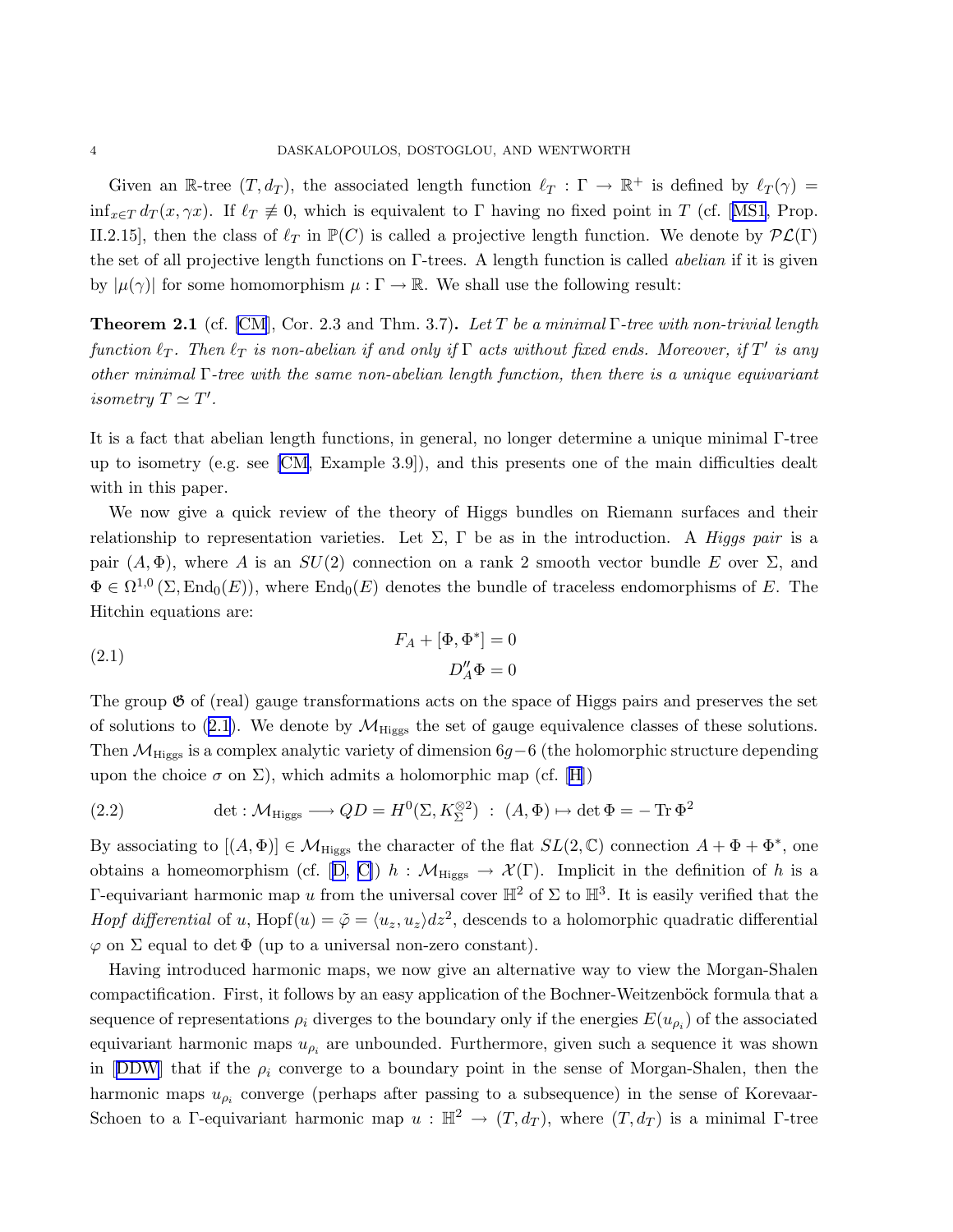<span id="page-4-0"></span>having the same projective length function as the Morgan-Shalen limit of the  $\rho_i$ . As pointed out before, the tree is not necessarily uniquely defined, and even in the case where the tree is unique, uniqueness of the harmonic map is problematic.

Recall that a harmonic map to a tree means, by definition, an energy minimizer for the energy functional defined in [\[KS1](#page-16-0)]. Given such a map, its Hopf differential  $\tilde{\varphi}$  can be defined almost everywhere, and by[[S1](#page-16-0), Lemma 1.1], which can be adapted to the singular case, one can show that the harmonicity of u implies that  $\tilde{\varphi}$  is a holomorphic quadratic differential. The equivariance of u implies that  $\tilde{\varphi}$  is the lift of a differential on  $\Sigma$ . Note also that if  $u : \mathbb{H}^2 \to T$  is harmonic, then Hopf(u)  $\equiv 0$  if and only if u is constant. In the equivariant case, this in turn is equivalent to  $\ell_T \equiv 0$ (cf.[[DDW](#page-16-0)]). For the rest of the paper, we shall tacitly assume  $\ell_T \neq 0$ .

A particular example is the following: consider a non-zero holomorphic quadratic differential  $\varphi$ , and denote by  $\tilde{\varphi}$  its lift to  $\mathbb{H}^2$ . Let  $T_{\tilde{\varphi}}$  denote the vertical leaf space of the (singular) foliation of $\tilde{\varphi}$ , and let  $\pi : \mathbb{H}^2 \to T_{\tilde{\varphi}}$  denote the natural projection. According to [[MS2](#page-16-0)] (and using the correspondence between measured foliations and geodesic laminations),  $T_{\tilde{\varphi}}$  is an R-tree with an action of Γ, and the projection  $\pi$  is a Γ-equivariant continuous map. We note two important facts: (1) the vertices of  $T_{\tilde{\varphi}}$  are precisely the image by  $\pi$  of the zeros of  $\tilde{\varphi}$ ; and (2) since the action of Γ on $T_{\tilde{\varphi}}$  is small,  $T_{\tilde{\varphi}}$  has no fixed ends (cf. [[MO](#page-16-0)]).

# **Proposition 2.2.** *The map*  $\pi : \mathbb{H}^2 \to T_{\tilde{\varphi}}$  *is harmonic with Hopf differential*  $\tilde{\varphi}$ *.*

*Proof.* Since  $T_{\tilde{\varphi}}$  has no fixed ends the existence of a harmonic map follows from [\[KS2](#page-16-0), Cor. 2.3.2]. The fact that  $\pi$  is itself an energy minimizer seems to be well-known (cf. the introduction to [\[GS\]](#page-16-0), and $[W2]$  $[W2]$  $[W2]$ : although the definition of harmonic map in the latter reference is à priori different from the notion of an energy minimizer, a proof follows easily, for example, from the result in [\[W2\]](#page-16-0). Indeed, consider a sequence of  $\Gamma$ -equivariant harmonic diffeomorphisms  $u_i : \mathbb{H}^2 \to \mathbb{H}^2$  with Hopf differentials  $t_i\tilde{\varphi}$ ,  $t_i \to \infty$ . Let  $d_i$  denote the pull-back distance functions on  $\mathbb{H}^2$  by the  $u_i$ , and let  $d_{\infty}$  denote the pseudo-metric obtained by pulling back the metric on  $T_{\tilde{\varphi}}$  by the projection  $\pi$ . Extend all of these to pseudo-metrics, also denoted  $d_i$  and  $d_{\infty}$ , on the space  $\mathbb{H}^2_{\infty}$  constructed in [[KS2\]](#page-16-0). Then the natural projection  $\mathbb{H}^2 \to \mathbb{H}^2_{\infty}/d_{\infty} \simeq T_{\tilde{\varphi}}$  coincides with the map  $\pi$ . On the other hand,by [[W2](#page-16-0), Section 4.2],  $d_i \rightarrow d_\infty$  pointwise, locally uniformly. Therefore, by [\[KS2](#page-16-0), Thm. 3.9],  $\Box$  $\pi$  is an energy minimizer.

Next, we consider Γ-trees which are not necessarily of the form  $T_{\tilde{\varphi}}$ . We need the following:

**Definition 2.3.** A morphism of  $\mathbb{R}$ -trees is a map  $f : T \rightarrow T'$  such that every non-degenerate *segment* [x,y] *has a non-degenerate subsegment* [x,w] *such that* f *restricted to* [x,w] *is a isometry onto its image. The morphism* f *is said to fold at a point*  $x \in T$  *if there are non-degenerate segments*  $[x,y_1]$  and  $[x,y_2]$  with  $[x,y_1] \cap [x,y_2] = \{x\}$  such that f maps each segment  $[x,y_i]$  isometrically onto *a common segment in* T ′ *.*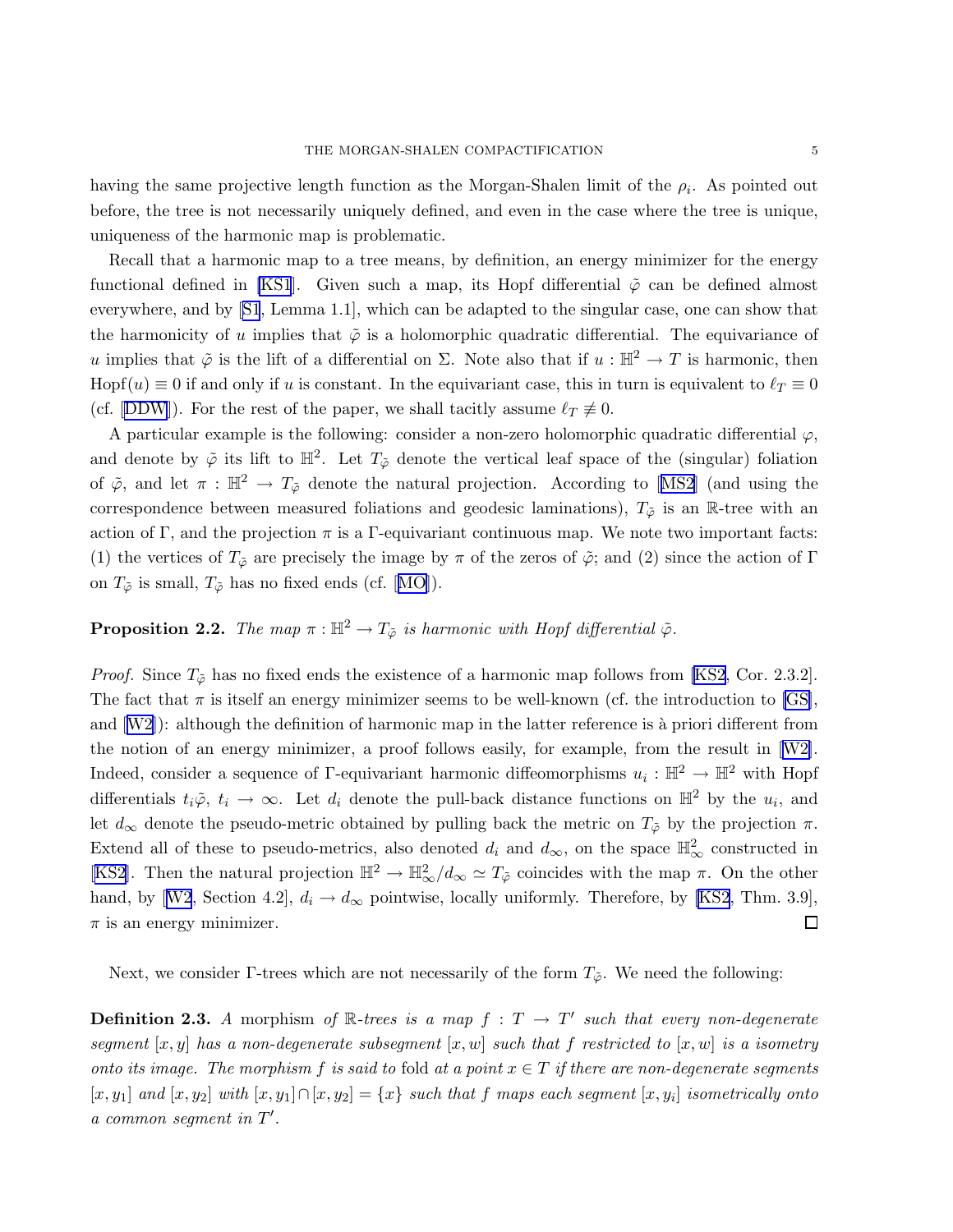<span id="page-5-0"></span>It is a fact that a morphism  $f: T \to T'$  is an isometric embedding unless it folds at some point (cf. [\[MO,](#page-16-0) Lemma I.1.1]). We also note that in general, foldings  $T \to T'$  may take vertices to edge points. Conversely, vertices in  $T'$  need not lie in the image of the vertex set of  $T$ .

**Proposition 2.4** (cf. [\[FW](#page-16-0)]). *Let* T *be an* R*-tree with*  $\Gamma$  *action and let*  $u : \mathbb{H}^2 \to T$  *be an equivariant harmonic map with Hopf differential*  $\tilde{\varphi}$ *. Then* u *factors as*  $u = f \circ \pi$ *, where*  $\pi : \mathbb{H}^2 \to T_{\tilde{\varphi}}$  *is as in Proposition* [2.2](#page-4-0) *and*  $f: T_{\tilde{\varphi}} \to T$  *is an equivariant morphism.* 

*Proof.* Consider  $f = u \circ \pi^{-1} : T_{\tilde{\varphi}} \to T$ . We first show that f is well-defined: indeed, assume  $z_1, z_2 \in \pi^{-1}(w)$ . Then  $z_1$  and  $z_2$  may be connected by a vertical leaf e of the foliation of  $\tilde{\varphi}$ . Now by the argument in [\[W3,](#page-16-0) p. 117], u must collapse e to a point, so  $u(z_1) = u(z_2)$ . In order to show that f is a morphism, consider a segment  $[x, z] \in T_{\tilde{\varphi}}$ . We may lift x to a point  $\tilde{x}$  away from the zeros of  $\tilde{\varphi}$ . Moreover, we may choose a small horizontal arc  $\tilde{e}$  from  $\tilde{x}$  to some  $\tilde{y}$  projecting to  $[x,y] \subset [x,z]$ , stillbounded away from the zeros. The analysis in [[W3](#page-16-0)] again shows that this must map by  $u$ isometrically onto a segment in T.  $\Box$ 

Remark. It is easily shown (cf.[[DDW](#page-16-0)]) that images of equivariant harmonic maps to trees are always minimal subtrees; hence, throughout this paper we shall assume, without loss of generality, that our trees are minimal. Thus, for example, the factorization  $f: T_{\tilde{\varphi}} \to T$  above either folds at some point or is an equivariant isometry.

## 3. The map H

The basic fact is that the Hopf differential for a harmonic map to a given tree is uniquely determined:

Proposition 3.1. *Let* T *be a minimal* R*-tree with a non-trivial* Γ *action. If* u,v *are equivariant harmonic maps*  $\mathbb{H}^2 \to T$ , then  $\text{Hopf}(u) = \text{Hopf}(v)$ .

*Proof.* This is proven in [\[KS1](#page-16-0)], where in fact the full pull-back "metric tensor" is considered. In our situation, the result can also be seen as a direct consequence of the leaf structure of the Hopf differential. First, by [\[KS1](#page-16-0), p. 633] the function  $z \mapsto d_T^2(u(z), v(z))$  is subharmonic; hence by the equivariance it must be equal to a constant c. We assume  $c \neq 0$ , since otherwise there is nothing to prove. Set  $\tilde{\varphi} = \text{Hopf}(u)$ ,  $\tilde{\psi} = \text{Hopf}(v)$ . Suppose that  $p \in \mathbb{H}^2$  is a zero of  $\tilde{\varphi}$ , and let  $\Delta$  be a small neighborhood of p containing no other zeros of  $\tilde{\varphi}$ , and no zeros of  $\tilde{\psi}$ , except perhaps p itself. Then by Proposition 2.4 it follows that u is constant equal to  $u(p)$  on every arc  $e \subset \Delta$  of the vertical foliation of  $\tilde{\varphi}$  with endpoint p. On the other hand,  $v(e)$  is a connected set satisfying  $d_T(u(p),v(z)) = c$  for all  $z \in e$ . Since spheres are discrete in trees, v is constant equal to  $v(p)$  on e as well. Referring again to Proposition 2.4, this implies that  $e$  must be contained in a vertical leaf of  $\tilde{\psi}$ . In this way, one sees that the zeros of  $\tilde{\varphi}$  and  $\tilde{\psi}$  coincide with multiplicity in  $\mathbb{H}^2$ . Thus, the same is true for  $\varphi$  and  $\psi$  on  $\Sigma$ . Since the quadratic differentials are both normalized, they must be equal. $\Box$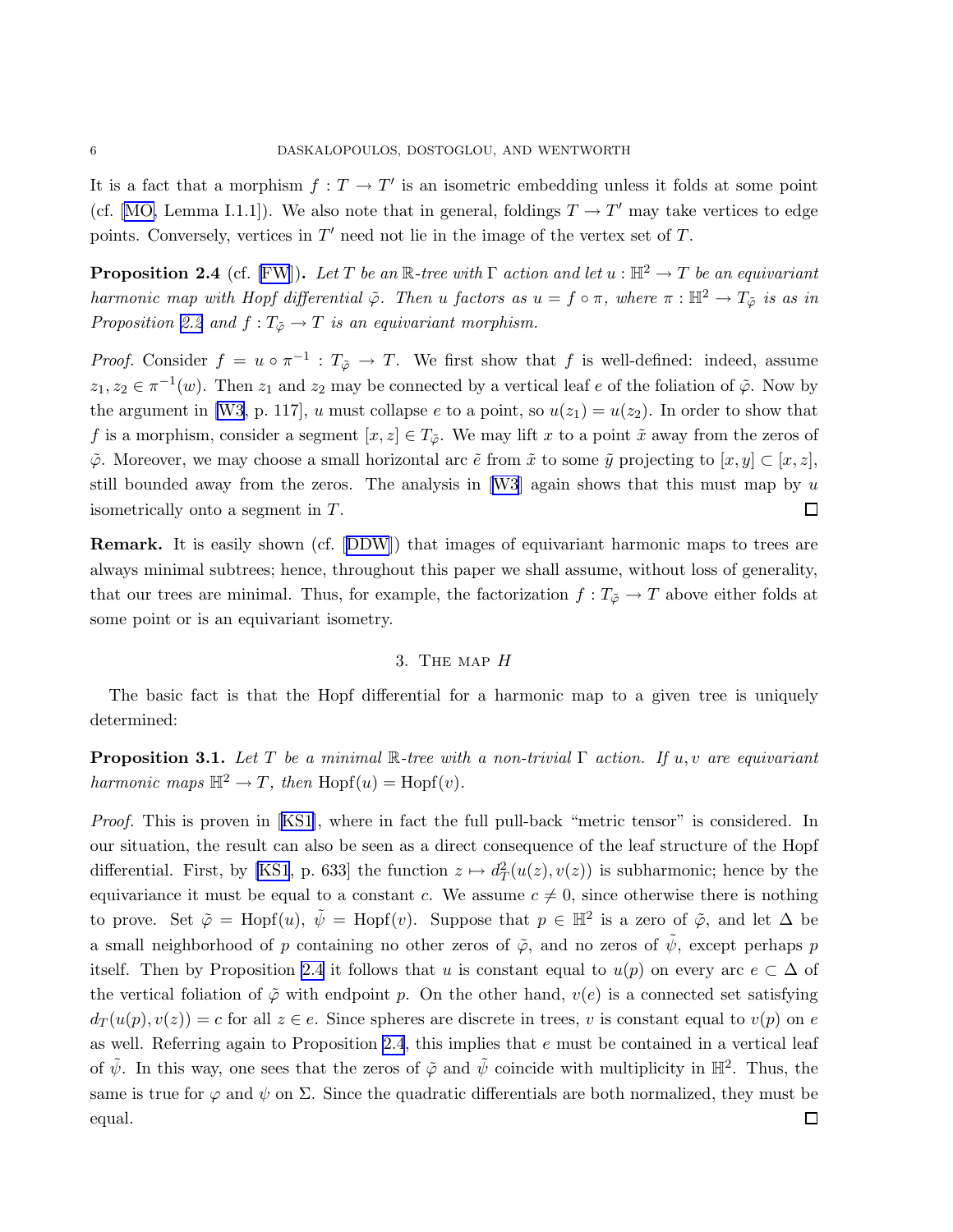<span id="page-6-0"></span>We shall also need the following restriction on the kinds of foldings that arise from harmonic maps:

**Lemma 3.2.** Let  $T_{\tilde{\varphi}} \to T$  arise from a harmonic map as in Proposition [2.4](#page-5-0). Then folding occurs *only at vertices, i.e. the images of zeros of*  $\tilde{\varphi}$ *, and at the zeros of*  $\tilde{\varphi}$ *, adjacent edges may not be folded. In particular, folding cannot occur at simple zeros.*

*Proof.* The argument is similar to that in [\[W2,](#page-16-0) p. 587]. Suppose  $p \in \mathbb{H}^2$  is a zero at which a folding occurs, and choose a neighborhood  $\Delta$  of p contained in a fundamental domain and containing no other zeros. We can find distinct segments  $e, e'$  of the horizontal foliation of  $\tilde{\varphi}$  with a common endpoint p which map to segments of  $T_{\tilde{\varphi}}$ . We may further assume that the folding  $T_{\tilde{\varphi}} \to T$  carries each of e and e' isometrically onto a segment  $\bar{e}$  of T. Suppose that e and e' are adjacent. Then there is a small disk  $\Delta' \subset \mathbb{H}^2$  which, under the projection  $\pi : \mathbb{H}^2 \to T_{\tilde{\varphi}}$ , maps to  $\pi(e) \cup \pi(e')$  and whose center maps to  $\pi(p)$  (see Fig. 1). Then the harmonic map  $u : \mathbb{H}^2 \to T$  maps  $\Delta'$  onto the segment  $\bar{e}$  with the center mapping to an endpoint. Let q denote the other endpoint of  $\bar{e}$ . The function  $z \mapsto (d_T(u(z),q))^2$  is subharmonic on  $\Delta'$  with an interior maximum. It therefore must be constant, which contradicts  $\varphi \neq 0$ . For the last statement, recall that the horizontal foliation is  $\Box$ trivalent at a simple zero, so that any two edges are adjacent.



Though the following will not be important in this paper, it is interesting to note that a uniqueness result for equivariant harmonic maps to trees follows from these considerations, in certain cases:

**Theorem 3.3.** Let  $u : \mathbb{H}^2 \to T$  be an equivariant harmonic map with  $\tilde{\varphi} = \text{Hopf}(u)$ . Suppose there *is some vertex* x of  $T_{\tilde{\varphi}}$  *such that the map*  $f : T_{\tilde{\varphi}} \to T$  *from Proposition [2.4](#page-5-0) does not fold at* x. *Then* u *is the unique equivariant harmonic map to* T*.*

*Proof.* Let p be a zero of  $\tilde{\varphi}$  projecting via  $\pi$  to x, and let v be another equivariant harmonic map to T. Choose a neighborhood  $\Delta$  of p as in the proof of Proposition [3.1](#page-5-0), and again suppose that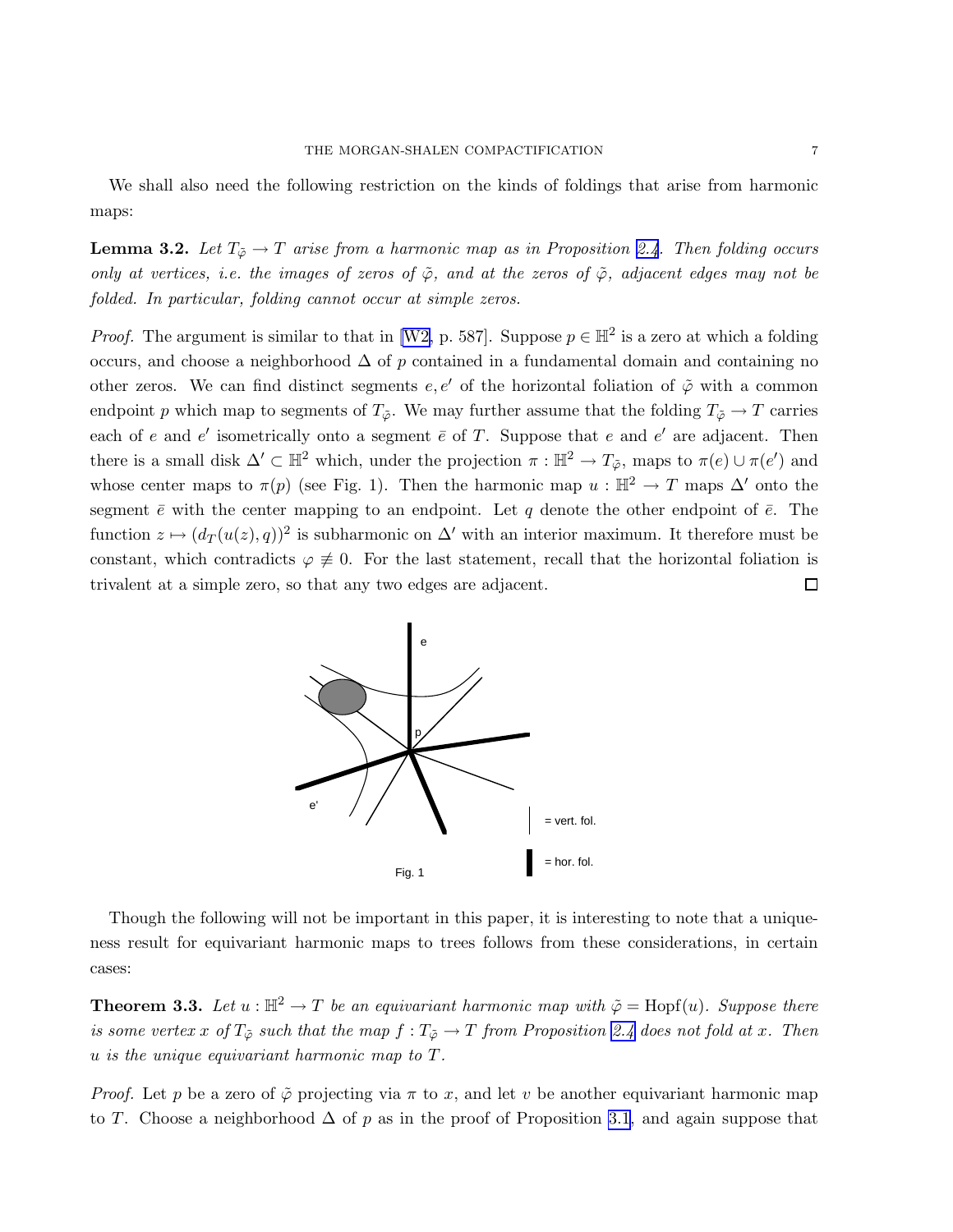<span id="page-7-0"></span>the constant  $c = d_T(u(z), v(z)) \neq 0$ . Recall that x is a vertex of  $T_{\tilde{\varphi}}$ . By the assumption of no folding at x, there must be a segment e of the vertical foliation of  $\tilde{\varphi}$  in  $\Delta$ , with one endpoint being p, having the following property: for any  $z \neq p$  in e there is a neighborhood  $\Delta' \subset \Delta$  of z such that  $u(\Delta') \cap [u(p), v(p)] = \{u(p)\}.$  By Proposition [3.1](#page-5-0) and Lemma [3.2](#page-6-0), we see that for such  $\Delta'$ ,  $v(\Delta') \not\subset [u(p), v(p)]$ . Thus, there is a  $q \in \Delta$  such that  $u(q) \notin [u(p), v(p)]$  and  $v(q) \notin [u(p), v(p)]$ . But then  $d_T(u(q),v(q)) > d_T(u(p),v(p)) = c$ ; contradiction.  $\Box$ 

**Corollary 3.4.** *Let*  $\varphi \neq 0$  *be a holomorphic quadratic differential on*  $\Sigma$ *. Then the map*  $\pi : \mathbb{H}^2 \to T_{\tilde{\varphi}}$ *in Proposition* [2.2](#page-4-0) *is the unique equivariant harmonic map to*  $T_{\tilde{\varphi}}$ *. If*  $u : \mathbb{H}^2 \to T$  *is an equivariant harmonic map and* Hopf(u) *has a zero of odd order, then* u *is unique.*

*Proof.* The first statement is clear from Theorem [3.3](#page-6-0). For the second statement, notice that if p is a zero of odd order we can still find a neighborhood  $\Delta'$  as in the proof of Theorem [3.3.](#page-6-0)  $\Box$ 

Proposition [3.1](#page-5-0) allows us to associate a unique  $\varphi \in SQD$  to any non-abelian length function:

**Proposition 3.5.** Let  $[\ell] \in \mathcal{PL}(\Gamma)$  be non-abelian. Then there is a unique choice  $\varphi \in SQD$  with *the following property: if* T *is any minimal* R*-tree with length function* ℓ *in the class* [ℓ]*, and*  $u : \mathbb{H}^2 \to T$  *is a*  $\Gamma$ *-equivariant harmonic map, then*  $\text{Hopf}(u) = \varphi$ *.* 

*Proof.* Let  $\ell \in [\ell]$ . By Theorem [2.1](#page-3-0), there is a unique minimal tree T, up to isometry, with length function  $\ell$  and no fixed ends. By Proposition [3.1,](#page-5-0) any two harmonic maps  $u, v : \mathbb{H}^2 \to T$  have the same normalized Hopf differential. Furthermore, if  $T'$  is isometric to  $T$  and  $u'$  is a harmonic map to  $T'$ , then composing with the isometry, we see that  $u'$  has the same Hopf differential as any harmonic map to T. If the length function  $\ell$  is scaled, then the normalized Hopf differential remains invariant. Finally, since  $T$  has no fixed ends, it follows from [\[KS2](#page-16-0), Cor. 2.3.2] that there exists an equivariant harmonic map  $u : \mathbb{H}^2 \to T$ ; so we set  $\varphi = \text{Hopf}(u)$ .  $\Box$ 

We now turn our attention to the abelian length functions. These no longer determine a unique R-tree in general; nevertheless, we shall see that there is still a uniquely defined quadratic differential associated to them. We begin with the following:

Proposition 3.6. *Let* ℓ *be an abelian length function, and let* Γ *act on* R *with translation length function equal to*  $\ell$ . Then there is an equivariant harmonic function  $u : \mathbb{H}^2 \to \mathbb{R}$ , unique up to *translations of*  $\mathbb{R}$ , with Hopf differential  $\tilde{\varphi} = (\tilde{\omega})^2$ , where  $\tilde{\omega}$  is the lift to  $\mathbb{H}^2$  of an abelian differential  $\omega$  *on*  $\Sigma$ *. Moreover,*  $\ell$  *is determined by the periods of Re(* $\omega$ *).* 

*Proof.* The uniqueness statement is clear. By harmonic theory there is a unique holomorphic 1-form  $\omega$  on  $\Sigma$  such that the real parts of its periods correspond to the homomorphism

$$
\mu : \pi_1(\Sigma) \longrightarrow H_1(\Sigma, \mathbb{Z}) \longrightarrow \mathbb{R}
$$

Choosing any base point  $*$  of  $\mathbb{H}^2$ , the desired equivariant harmonic function is the real part of the holomorphic function  $f(z) = \int_{*}^{z} \tilde{\omega}$ . The Hopf differential is  $(f'(z))^2 = (\tilde{\omega})^2$ .  $\Box$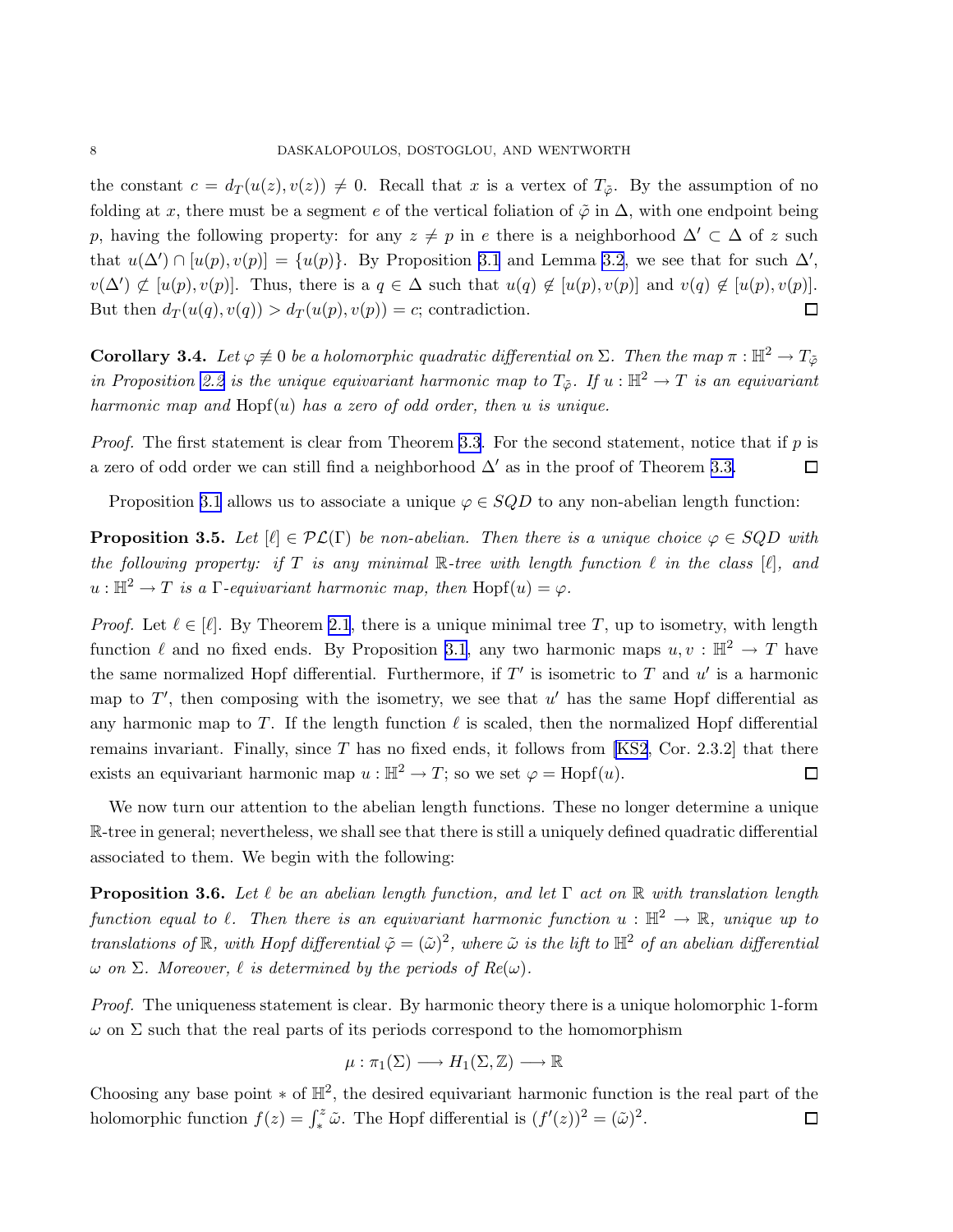<span id="page-8-0"></span>It is generally true that harmonic maps to trees with abelian length functions have Hopf differentials with even order vanishing and that the length functions are recovered from the periods of the associated abelian differential, as the next result demonstrates:

**Theorem 3.7.** Let  $u : \mathbb{H}^2 \to T$  be an equivariant harmonic map to a minimal R-tree with non*trivial abelian length function*  $\ell$ . Then  $\text{Hopf}(u) = (\tilde{\omega})^2$ , where  $\tilde{\omega}$  is the lift to  $\mathbb{H}^2$  of an abelian *differential*  $\omega$  *on*  $\Sigma$ *. Moreover,*  $\ell$  *is determined by the periods of Re(* $\omega$ *).* 

*Proof.* We first prove that the Hopf differential  $\tilde{\varphi} =$  Hopf(u) must be a square. It suffices to prove that the zeros of  $\tilde{\varphi}$  are all of even order. Let p be such a zero and choose a neighborhood  $\Delta$ of p as above. Since T has an abelian length function, the action of  $\Gamma$  must fix an end E of T. Then applying the construction of Section 5 of[[DDW](#page-16-0)], we find a continuous family of equivariant harmonic maps  $u_{\varepsilon}$  obtained by "pushing" the image of u a distance  $\varepsilon$  in the direction of the fixed end. On the other hand, if  $\tilde{\varphi}$  had a zero of odd order, this would violate Corollary [3.4.](#page-7-0)

We may therefore express  $\tilde{\varphi} = (\tilde{\omega})^2$  for some abelian differential  $\tilde{\omega}$  on  $\mathbb{H}^2$ . À priori, we can only conclude that  $\tilde{\omega}$  descends to an abelian differential  $\hat{\omega}$  on an unramified double cover  $\hat{\Sigma}$  of  $\Sigma$ determined by an index two subgroup  $\hat{\Gamma} \subset \Gamma$ . Let L be a complete non-critical leaf of the horizontal foliation of  $\tilde{\varphi}$ . Choose a point  $x_0 \in L$  and let  $\bar{x}_0 = u(x_0)$ . We assume that we have chosen  $x_0$  so that  $\bar{x}_0$  is an edge point. Then there is a unique ray  $\bar{R}$  with endpoint  $\bar{x}_0$  leading out to the fixed end E. Let R denote the half-leaf of L starting at  $x_0$  and such that a small neighborhood of  $x_0$  in R maps isometrically onto a small subsegment of  $\bar{R}$ .

We claim that R itself maps isometrically onto R. For suppose to the contrary that there is a point  $y \in R$  such that the portion  $[x_0, y]$  of R from x to y maps isometrically onto a subsegment of  $\overline{R}$ , but that this is not true for any  $y' \in R \setminus [x_0, y]$ . Clearly, the image of y by u must be a vertex of T. Recall the factorization  $f: T_{\tilde{\varphi}} \to T$  from Proposition [2.4.](#page-5-0) Since f is a surjective morphism of trees, the vertices of T are either images by f of vertices of  $T_{\tilde{\varphi}}$ , and hence images by u of zeros of  $\tilde{\varphi}$ , or they are vertices created by a folding of f. Thus, there are two cases to consider: (1) There is a point q such that y and q lie on the same vertical leaf and q is a zero of  $\tilde{\varphi}$ . Moreover, there is a critical horizontal leaf  $R'$  with one endpoint equal to  $q$ , a small subsegment of which maps isometrically onto a subsegment of R with endpoint  $\bar{q} = u(q)$  (See Fig. 2); and (2) There is a point q such that y and q lie on the same vertical leaf, q is connected by a horizontal leaf to a zero  $p$ of  $\tilde{\varphi}$ , and the map f folds at  $\pi(p)$ , identifying the segment  $[p,q]$  with a portion  $[p,q']$  of another horizontal leaf  $R'$ . Moreover,  $[p, q']$  maps isometrically onto a subsegment of the unique ray from  $\bar{p} = u(p)$  to the end E (See Fig. 3).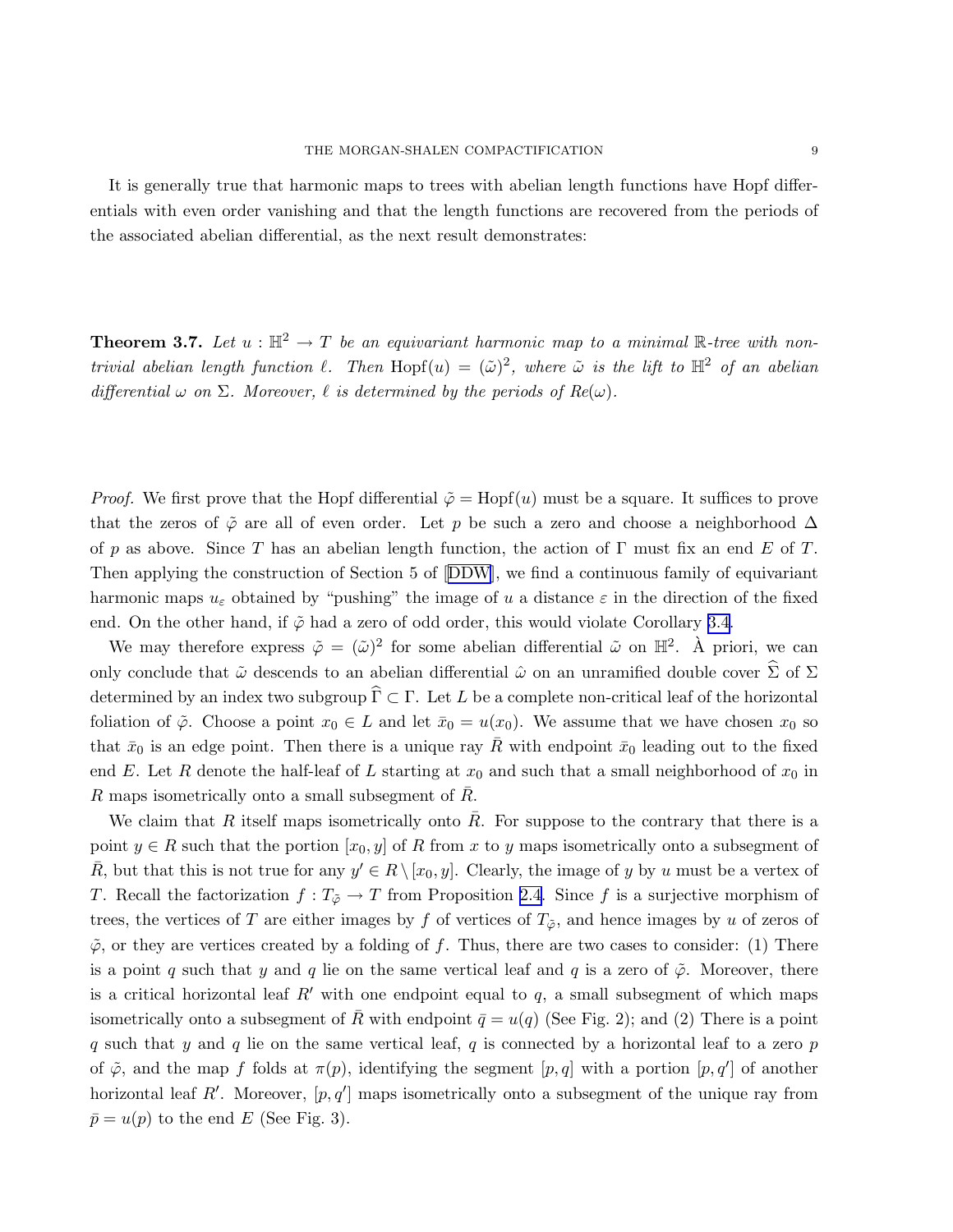

Consider Case (1): As indicated in Fig. 2, we can find a small neighborhood  $\Delta$  of y and portions of horizontal leaves e and  $e'$  meeting at q which map isometrically onto segments of T intersecting the image  $\bar{R}' = u(R')$  only in  $\bar{q}$ . Now as above, by pushing the image of u in the direction of E, and possibly choosing  $\Delta$  smaller, we can find a harmonic map  $u_{\varepsilon}$  which maps  $\Delta$  onto a segment with endpoint  $\bar{q}$ , and maps y to the opposite endpoint; contradiction. The argument for Case (2) is similar: We may find a disk  $\Delta$  centered at y which maps to the union of segments  $[\bar{p}, \bar{q}]$  and  $[\bar{r}, \bar{q}]$ , with y being mapped to  $\bar{q}$ . Then pushing the map in the direction of E as above again leads to a contradiction (See Fig. 3).



Next, we claim that for any  $g \in \hat{\Gamma}$ ,  $\ell(g)$  is given by the period of  $\text{Re}(\hat{\omega})$  around a curve representing the class [g]. First, by definition of a fixed end, the intersection  $\bar{R} \cap g(\bar{R})$  contains a subray of  $\bar{R}$ , and for all  $\bar{x}$  in this subray,  $\ell(g) = d_T(\bar{x}, g(\bar{x}))$  (cf. [\[CM](#page-16-0), Thm. 2.2]). For simplicity then, we assume  $g(\overline{R}) \subset \overline{R}$ . Choose a lift of  $\overline{x}$  to  $x \in R$ . Then  $u(g(x)) = g(\overline{x}) \in \overline{R}$ . Suppose  $g(x)$  is connected by a (possibly empty) vertical leaf to a point  $x'$  on R. Then the curve  $\tilde{\gamma}$  consisting of the portion [x, x'] of R from x to x' followed by the vertical leaf to  $g(x)$  projects to a curve  $\gamma$  on  $\Sigma$  representing g. Moreover, since R maps isometrically onto  $\overline{R}$ ,  $\ell(g)$  is the length of  $[x, x']$  with respect to the transverse measure determined by  $\tilde{\varphi}$ . Since R contains no zeros of  $\tilde{\varphi}$ , the latter is simply the absolute value of  $\int_{[x,x']} \text{Re}(\tilde{\omega})$ . Futhermore, since the vertical direction lies in the kernel of  $\text{Re}(\tilde{\omega})$ , we also have

$$
\ell(g) = \left| \int_{\tilde{\gamma}} \text{Re}(\tilde{\omega}) \right| = \left| \int_{\gamma} \text{Re}(\hat{\omega}) \right|
$$

as desired.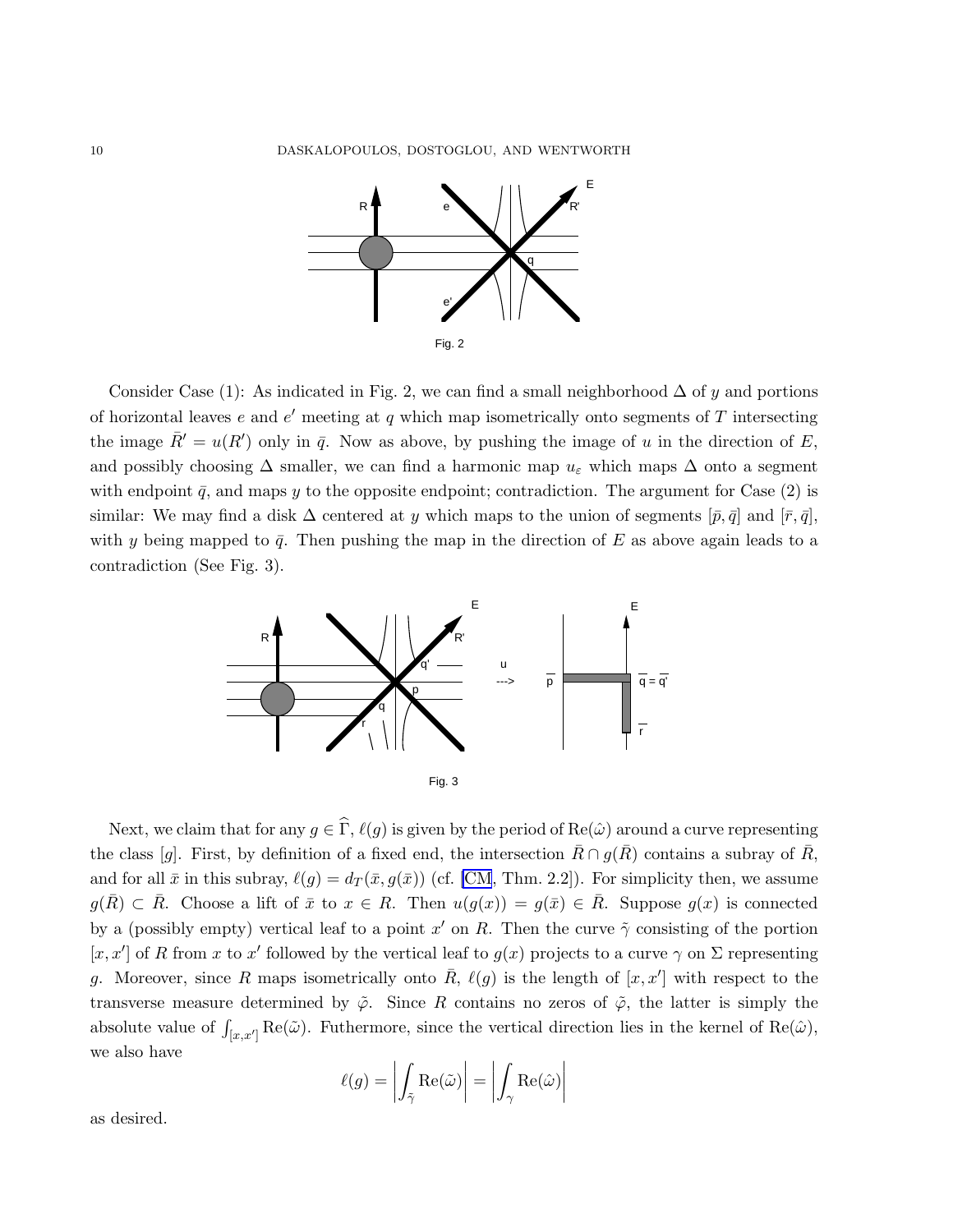Now consider the possibility that  $g(x) \in g(R)$  is not connected to R by a vertical leaf. Since  $g(\bar{x}) \in \bar{R}$ , it follows from Proposition [2.4](#page-5-0) and the fact that R maps onto  $\bar{R}$  that there is an intervening folding of a subray of  $g(R)$  onto R. Let  $y \in R$  project to the vertex in  $T_{\tilde{\varphi}}$  at which this occurs. The simplest case is where y is connected by a vertical leaf to a point  $w \in g(R)$ , and the folding identifies the subray of R starting at y isometrically with the subray of  $g(R)$  starting at w. The same analysis as above then produces the closed curve  $\gamma$ .

A more complicated situation arises when there are intervening vertices (See Fig. 4(a)): For example, there may be zeros  $p, q$  of  $\tilde{\varphi}$ , a point  $w' \in g(R)$ , and segments  $e, e', e''$  of the vertical, horizontal, and vertical foliations, respectively, with endpoints  $\{y, p\}$ ,  $\{p, q\}$ , and  $\{q, w'\}$ , respectively. Moreover, the map u folds  $e'$  onto a subsegment f of R with endpoints y and y', and then identifies the subray of R starting at y' isometrically with the subray of  $g(R)$  starting at w'. In this way, we see that a subsegment f' of  $g(R)$  with endpoints w' and w gets identified with f and e'; in particular, the transverse measures of these three segments are all equal (strictly speaking,  $y'$  need not lie on  $R$  as we have chosen it, but this will not affect the argument).

Now consider the prongs at the zero p, for example. These project to distinct segments in  $T_{\tilde{\varphi}}$ , which are then either projected to segments in T intersecting R only in  $\bar{y}$ , or alternatively there may be a folding identifying them with subsegments of  $\overline{R}$ . Let us label the prongs with a + sign if there is a folding onto a subsegment of  $[\bar{y}, E)$ , with a – sign if there is a folding onto a subsegment of  $[\bar{x}, \bar{y}]$ , and with a 0 if no folding occurs, or if the edge is folded along some other segment (See Fig.  $4(b)$ ). Since p is connected by the vertical leaf e to R, we label the adjacent horizontal segments with  $+$  and  $-$  accordingly. Working our way around p in the clockwise direction, and repeatedly using the "pushing" argument from Section 5 of[[DDW](#page-16-0)], we find that every second prong must be labelled + while the intervening prongs may get either  $-$  or 0 (recall here Lemma [3.2\)](#page-6-0). Therefore, there must be an odd number of prongs between  $e'$  and the one adjacent to  $e$  which is identified in the leaf space with a portion of f. A similar argument applies to  $q, e''$ , and  $f'$ .



Let  $\tilde{\gamma}'$  be the path from  $y'$  to w obtained by following  $f, e, e', e'',$  and then  $f'$ . Because of the odd sign to the folding of the prongs at p and q, one may easily verify that  $\int_{\tilde{\gamma}'} \text{Re}(\tilde{\omega})\, \bigg|$  is the just the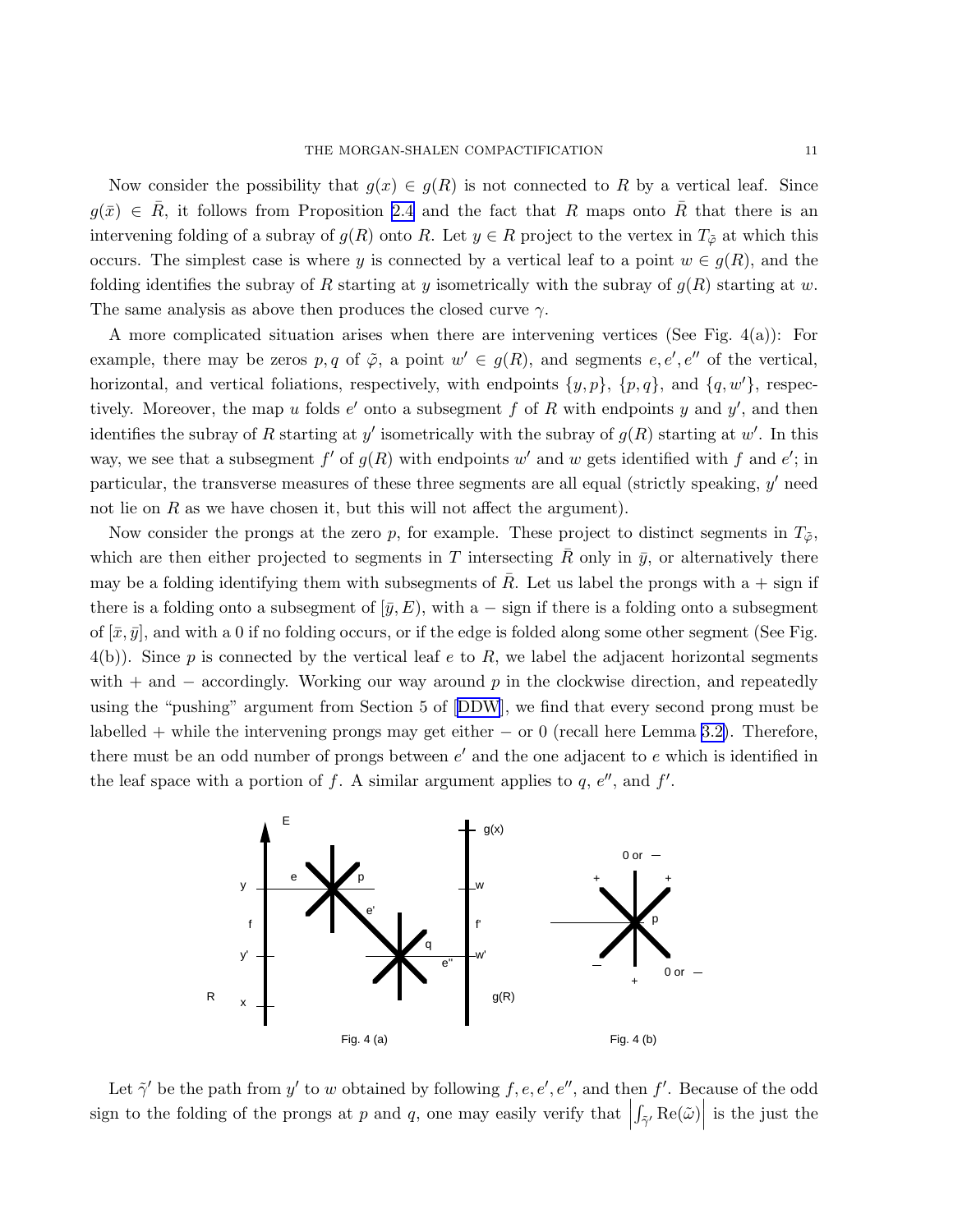<span id="page-11-0"></span>transverse measure of the segment f. Indeed, suppose  $\tilde{\varphi}$  has a zero of order 2n at some point p, and choose a local conformal coordinate z such that  $\tilde{\varphi}(z) = z^{2n} dz^2$ . Then the foliation is determined by the leaves of  $\xi = z^{n+1}/n+1$ . If  $\zeta$  is a primitive  $2n+2$  root of unity, then  $z \mapsto \zeta^k z$  takes one radial prong to another, with  $k - 1$  prongs in-between (in the counter-clockwise direction). The outward integrals of Re $\sqrt{\tilde{\varphi}}$  along these prongs to a fixed radius differ by  $(-1)^k$ . Our analysis implies that k −1 is odd, so k is even, and we have the correct cancellation. If we extend  $\tilde{\gamma}'$  along the horizontal leaves R and  $g(R)$  to a path  $\tilde{\gamma}$  from x to  $g(x)$ , then  $\int_{\tilde{\gamma}} \text{Re}(\tilde{\omega})\Big| = d_T(\bar{x}, g(\bar{x}))$  as required. In general, there will be additional intervening zeros, and the procedure above applies to each of these with no further complication.

Thus,  $\ell$  restricted to  $\widehat{\Gamma}$  is given by the periods of Re( $\hat{\omega}$ ). Since the real parts of the periods of an abelian differential determine the differential uniquely,  $\hat{\omega}$  must agree with the pull-back to  $\hat{\Sigma}$  of the form in Proposition [3.6](#page-7-0); in particular, it descends to  $\Sigma$ . This completes the proof of Theorem [3.7.](#page-8-0)  $\Box$ 

We immediately have the following:

**Corollary 3.8.** Fix an abelian length function  $\ell$ . Then for any tree T with length function  $\ell$  and *any equivariant harmonic map*  $v : \mathbb{H}^2 \to T$ , we have  $\text{Hopf}(v) = \text{Hopf}(u)$  where u is the equivariant *harmonic function from Proposition [3.6](#page-7-0) corresponding to* ℓ*.*

Weare now prepared to define the map ([1.1](#page-1-0)). Take a representative  $\ell$  of  $[\ell] \in \mathcal{PL}(\Gamma)$ . There are two cases: if  $\ell$  is non-abelian, use Proposition [3.5](#page-7-0) to define  $H(|\ell|) = \varphi$ ; if  $\ell$  is abelian, use Proposition [3.6](#page-7-0). The main result of this section is the following:

### **Theorem 3.9.** *The map*  $H : \mathcal{PL}(\Gamma) \to SQD$  *defined above is continuous.*

*Proof.* Suppose  $[\ell_i] \to [\ell]$ , and assume, to the contrary, that there is a subsequence, which we take to be the sequence itself, such that  $H([\ell_i]) \to \varphi \neq H([\ell])$ . Choose representatives  $\ell_i \to \ell$ . If there is a subsequence  $\{i'\}$  consisting entirely of abelian length functions, then  $\ell$  itself must be abelian, and from the construction of Proposition [3.6,](#page-7-0)  $H(\ell_{i'}) \to H(\ell)$ ; contradiction. Thus, we may assume all the  $\ell_i$ 's are non-abelian. There exist R-trees  $T_i$ , unique up to isometry, and equivariant harmonic maps  $u_i : \mathbb{H}^2 \to T_i$ . We claim that the  $u_i$  have uniform modulus of continuity (cf. [\[KS2](#page-16-0), Prop. 3.7]). Indeed, by [\[GS](#page-16-0), Thm. 2.4], it suffices to show that  $E(u_i)$  is uniformly bounded. If  $E(u_i) \to \infty$ , then the same argument as in [\[DDW](#page-16-0), proof of Thm. 3.1] would give a contradiction. It follows by[[KS2,](#page-16-0) Prop. 3.7] that there is a subsequence  $\{i'\}$  (which we assume is the sequence itself) such that  $u_i$ converges in the pullback sense to an equivariant harmonic map  $u : \mathbb{H}^2 \to T$ , where T is a minimal R-treewith length function equal to  $\ell$ . In addition, by [[KS2,](#page-16-0) Theorem 3.9], Hopf $(u_i) \to \text{Hopf}(u)$ . If  $\ell$  is non-abelian, we have a contradiction by Proposition [3.1](#page-5-0); if  $\ell$  is abelian, we have a contradiction by Corollary 3.8. $\Box$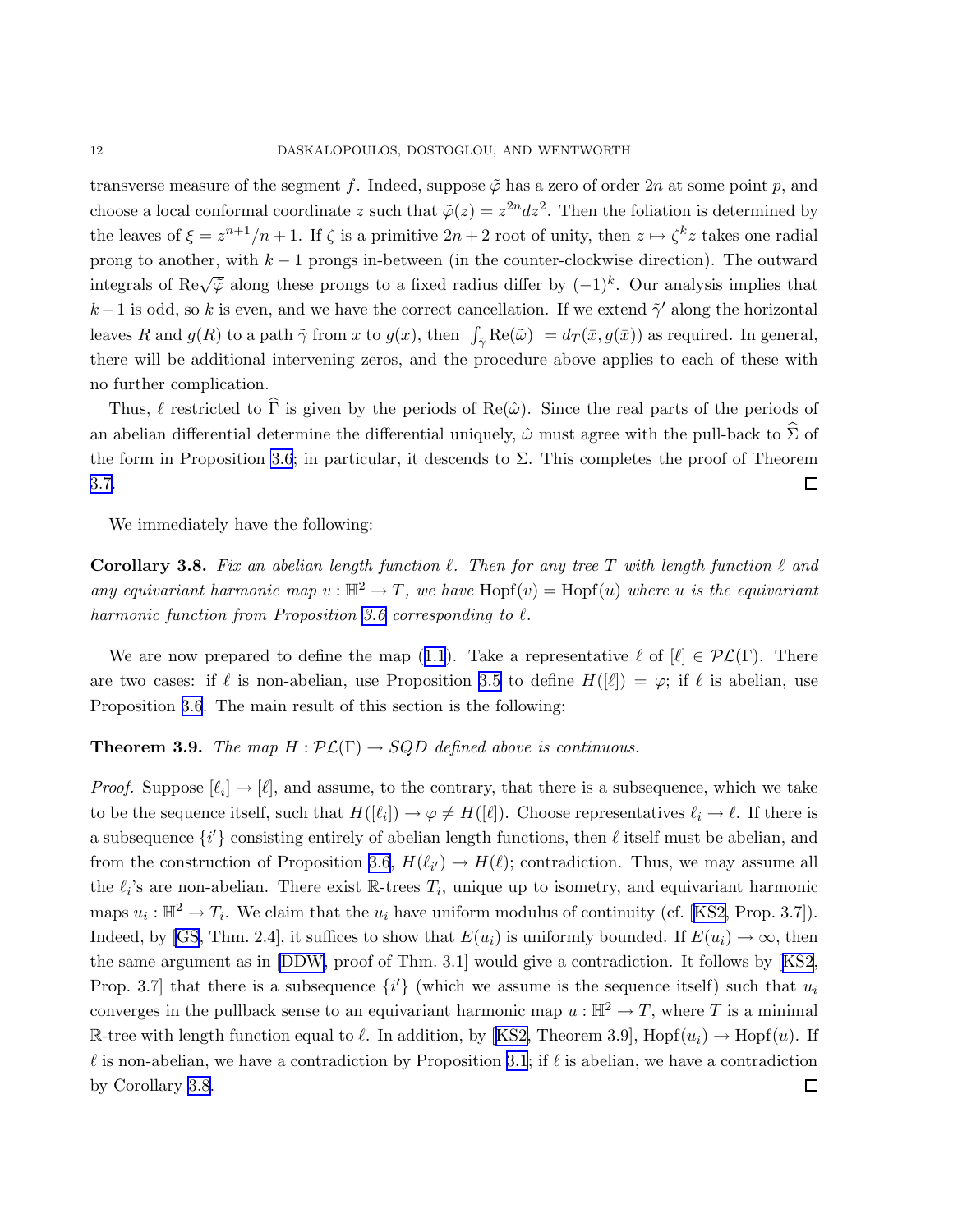## 4. Proof of the Main Theorem

Weshow how the results of the previous section, combined with those in [[KS2\]](#page-16-0) and [\[DDW](#page-16-0)], give a proof of the Main Theorem. We first reduce the proof of the continuity of  $h$  to the following:

**Claim.** If  $[\rho_i] \in \mathcal{X}(\Gamma)$  is a sequence of representations converging to  $[\ell] \in \mathcal{PL}(\Gamma)$  then  $h([\rho_i]) \to$  $H([\ell]).$ 

For suppose the claim holds and  $\bar{h}$  is not continuous. Then we may find a sequence  $x_i \in \mathcal{PL}(\Gamma) \cup$  $\mathcal{X}(\Gamma)$  such that  $x_i \to x$  but  $\bar{h}(x_i) \to y \neq \bar{h}(x)$ . If  $x \in \mathcal{PL}(\Gamma)$  so that  $\bar{h}(x) = H(x)$ , the claim rules out the possibility that there is a subsequence of  $\{x_i\}$  in  $\mathcal{X}(\Gamma)$ . In this case then, there must be a subsequence in  $\mathcal{PL}(\Gamma)$ . But this contradicts the continuity of H, Theorem [3.9](#page-11-0). Thus, x must be in  $\mathcal{X}(\Gamma)$ . But then we may assume that  $\{x_i\} \subset \mathcal{X}(\Gamma)$ , so that  $h = h$  on  $\{x_i\}$ . The continuity of the homeomorphism  $h : \mathcal{X}(\Gamma) \to \mathcal{M}_{\text{Higgs}}$  then provides the contradiction.

It remains to prove the claim. Again suppose to the contrary that  $[\rho_i] \to [\ell]$  but  $h([\rho_i]) \to \varphi \neq$  $H([\ell])$  for  $\varphi \in SQD$ . First, suppose that there is a subsequence  $[\rho_{i'}]$  with reducible representative representations  $\rho_{i'} : \Gamma \to SL(2, \mathbb{C})$ . Up to conjugation, which amounts to changing the choice of representative, we may assume each  $\rho_{i'}$  fixes a given vector  $0 \neq v \in \mathbb{C}^2$ , and that the action on the one dimensional line spanned by v is determined by a character  $\chi_{i'} : \Gamma \to \mathbb{C}^*$ . The associated translation length functions  $\ell_{i'}$  are therefore all abelian, and so  $[\ell]$  must be abelian. We may assume there is a representative  $\ell$  such that  $\ell_{i'} \to \ell$ . By Proposition [3.6](#page-7-0) there are harmonic functions

$$
u, u_{i'} : \mathbb{H}^2 \longrightarrow \mathbb{R} \simeq \mathbb{C}^*/U(1) \hookrightarrow \mathbb{H}^3
$$

equivariant for the induced action of  $\Gamma$  on  $\mathbb{C}^*$  by  $\chi$  and  $\chi_{i'}$ , respectively, and these converge (after rescaling) to a harmonic function  $u : \mathbb{H} \to \mathbb{R}$  equivariant with respect to an action on  $\mathbb{R}$  with translation length function  $\ell$ . Since the length functions converge, it follows from the construc-tion in Proposition [3.6](#page-7-0) that  $Hopf(u_{i'}) \to Hopf(u)$ , so by the definition of H,  $h([\rho_{i'}]) \to H([\ell]);$ contradiction.

Second, suppose that there is a subsequence  $[\rho_{i'}]$  of irreducibles. Then by the main result of [[DDW](#page-16-0)] we can find a further subsequence (which we take to be the sequence itself) of  $\rho_{i'}$ -equivariant harmonic maps  $u_{i'} : \mathbb{H}^2 \to \mathbb{H}^3$  converging in the sense of Korevaar-Schoen to a harmonic map  $u : \mathbb{H}^2 \to T$ , where T is a minimal R-tree with an action of  $\Gamma$  by isometries and length function l in the class [le]. As above,  $Hopf(u_{i'}) \rightarrow Hopf(u)$ , so by the definition of H,  $h([\rho_{i'}]) \rightarrow H([\ell]);$ contradiction. Since we have accounted for both possible cases, this proves the claim.

## 5. Convergence of Length Functions

In this last section we would like to briefly sketch an alternative argument for the convergence to the boundary in the Main Theorem based on a direct analysis of length functions, more in the spirit of [\[W1\]](#page-16-0). The generalization of estimates for equivariant harmonic maps with target  $\mathbb{H}^2$  to mapswith target  $\mathbb{H}^3$  has largely been carried out by Minsky [[M\]](#page-16-0). We discuss this point of view, however, since it reveals how and why the folding of the dual tree  $T_{\tilde{\varphi}}$  occurs.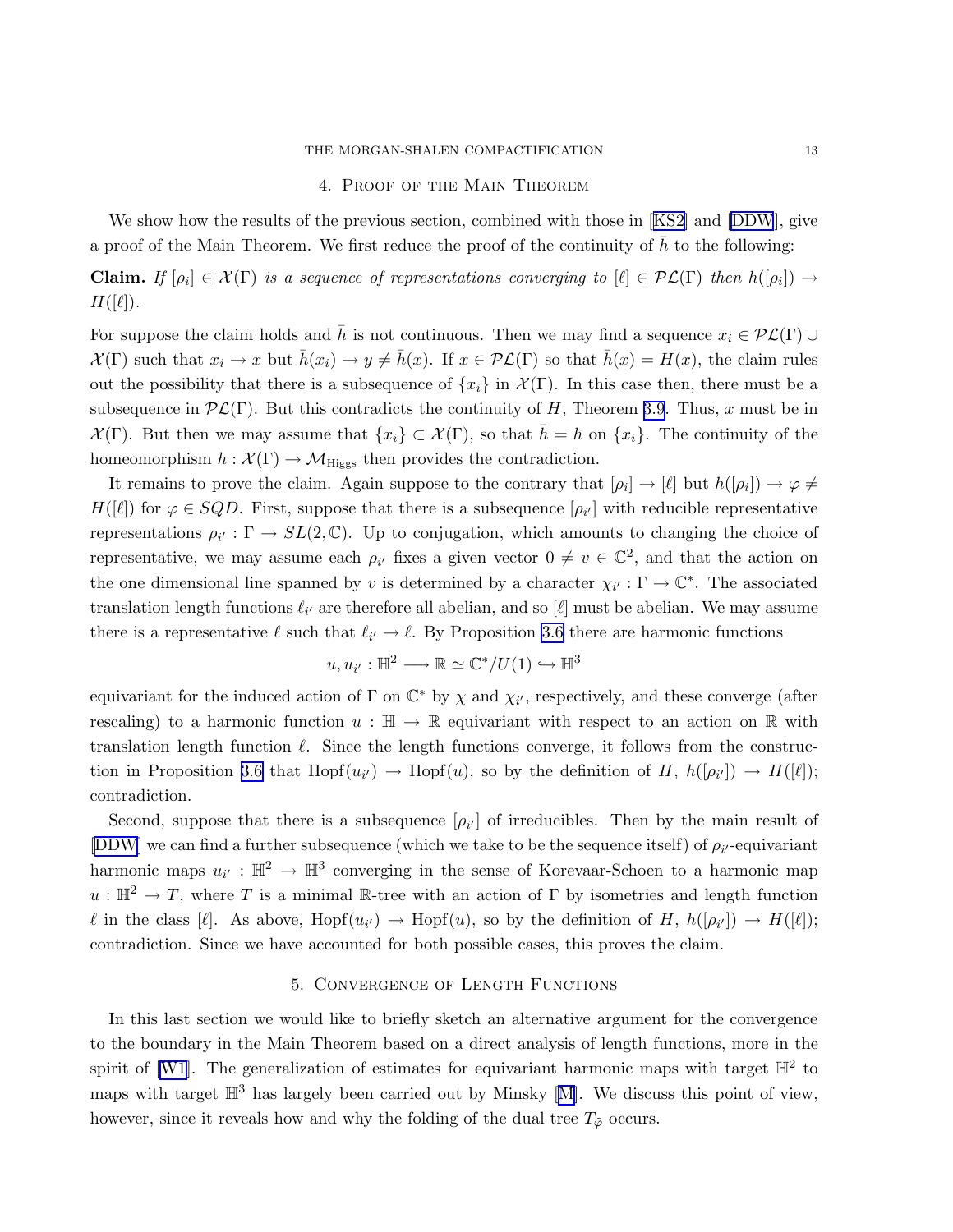The first step is to analyze the behavior of the induced metric for a harmonic map  $u : \mathbb{H}^2 \to \mathbb{H}^3$ of high energy (at the points where u is an immersion). As usual we will denote by  $\tilde{\varphi}$  the Hopf differential for the map u. Because of equivariance,  $\tilde{\varphi}$  will be the lift of a holomorphic quadratic differential  $\varphi$  on  $\Sigma$ ; recall the norm  $\|\varphi\|$  from the introduction, and let  $Z(\varphi) \subset \Sigma$  denote the zero set of  $\varphi$ . We also set  $\mu$  to be the Beltrami differential associated to the pull-back metric  $u^*ds_{\mathbb{H}^3}^2$ .

**Lemma 5.1.** *Fix*  $\delta, T > 0$ . *Then there are constants*  $B, \alpha > 0$  *such that for all*  $u, \mu$  *and*  $\varphi$  *as above,*  $\|\varphi\| \geq T$ *, and all*  $p \in \Sigma$  *satisfying* dist<sub> $\sigma$ </sub> $(p, Z(\varphi)) \geq \delta$  *we have* 

$$
\log\left(1/|\mu|\right)(p) < B e^{-\alpha||\varphi||}
$$

.

*Proof.* This result is proven in [\[M](#page-16-0), Lemma 3.4]. One needs only a statement concerning the uniformity of the constants appearing there. However, by using the compactness of SQD, one easily shows that for  $\delta > 0$  there is a constant  $c(\delta) > 0$  such that for all  $\varphi \in SQD$  and all  $p \in \Sigma$  such that  $dist_{\sigma}(p, Z(\varphi)) \geq \delta$  the disk U of radius  $\tilde{c}(\delta)$  (with respect to the singular flat metric  $|\varphi|$ ) around p is embedded in  $\Sigma$  and contains no zeros of  $\varphi$ . Then the result cited above applies.  $\Box$ 

This estimate is all that is needed to prove convergence in the case where there cannot be a folding of the dual tree  $T_{\tilde{\varphi}}$  such that the composition of projection to  $T_{\tilde{\varphi}}$  with the folding is harmonic. From Lemma [3.2,](#page-6-0) this will be guaranteed, for example, if  $\varphi$  has only simple zeros. For simplicity, in this section we assume all representations are irreducible.

**Theorem 5.2.** *Given an unbounded sequence*  $\rho_j$  *of representations with Morgan-Shalen limit* [ $\ell$ ]*, let*  $u_j : \mathbb{H}^2 \to \mathbb{H}^3$  *be the associated*  $\rho_j$ -equivariant harmonic maps. Suppose that for  $\tilde{\varphi}_j = \text{Hopf}(u_j)$ *we have*  $\varphi_j / ||\varphi_j|| \to \varphi \in SQD$ *, where*  $\varphi$  *has only simple zeros. Then*  $[\ell] = [\ell_T]$ *, where*  $T = T_{\tilde{\varphi}}$ *.* 

*Proof.* We will prove the convergence of length functions in two steps. First, we compare the length of closed curves  $\gamma$  in the free isotopy class  $[\gamma]$  with respect to the induced metric from  $u_i$  to the length with respect to the transverse measure. Second, we will compare the length of the image by  $u_j$  of a lift  $\tilde{\gamma}$  to  $\mathbb{H}^2$  of  $\gamma$  to the translation length in  $\mathbb{H}^3$  of the conjugacy class  $[\gamma]$  represents. The basic idea is that the image of  $\tilde{\gamma}$  very nearly approximates a segment of the hyperbolic axis for  $\rho_j([\gamma]).$ 

For  $\varphi$  and  $[\gamma]$  as above, let  $\ell_{\varphi}([\gamma])$  denote the infimum over all representatives  $\gamma$  of  $[\gamma]$  of the length of  $\gamma$  with respect to the vertical measured foliation defined by  $\varphi$ . If  $u : \mathbb{H}^2 \to \mathbb{H}^3$  is a differentiable equivariant map, we define  $\ell_u([\gamma])$  as follows: for each representative  $\gamma$  of  $[\gamma]$ , where [ $\gamma$ ] corresponds to the conjugacy class of  $g \in \Gamma$ , lift  $\gamma$  to a curve  $\tilde{\gamma}$  at a point  $x \in \mathbb{H}^2$ , terminating at gx. We then take the infimum over all such  $\tilde{\gamma}$  of the length of  $u(\tilde{\gamma})$ . This is  $\ell_u([\gamma])$ , and by the equivariance of  $u$  it is independent of the choice of  $x$ . Finally, recall that the translation length  $\ell_{\rho}([\gamma])$  for a representation  $\rho : \Gamma \to SL(2,\mathbb{C})$  has been defined in Section [2](#page-2-0).

Given  $\varepsilon > 0$ , let  $QD_{\varepsilon} \subset QD \setminus \{0\}$  denote the subset consisting of holomorphic quadratic differentials  $\varphi$  having only simple zeros, and such that the zeros are pairwise at least a  $\sigma$ -distance  $\varepsilon$ apart. Notice that for  $t \neq 0$ ,  $t Q D_{\varepsilon} = Q D_{\varepsilon}$ . The next result is a consequence of Lemma 5.1:

<span id="page-13-0"></span>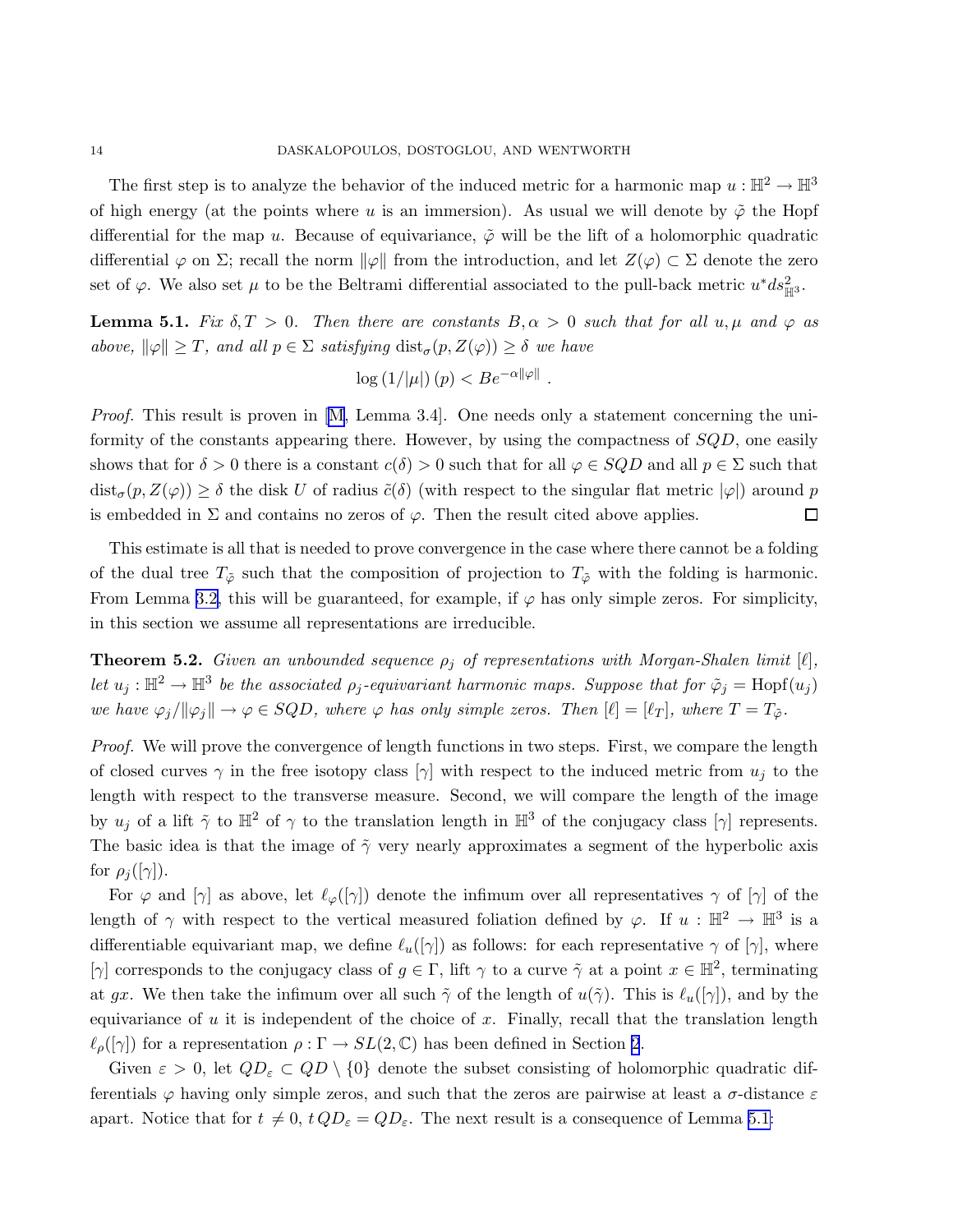<span id="page-14-0"></span>**Proposition 5.3.** For all classes  $[\gamma]$  and differentials  $\varphi \in QD_{\varepsilon}$  there exist constants k and  $\eta$ *depending on*  $\|\varphi\|$ *,*  $[\gamma]$ *, and*  $\varepsilon$ *, so that* 

$$
k\,\ell_{\varphi}([\gamma]) + \eta \ge \ell_u([\gamma]) \ge \ell_{\varphi}([\gamma])
$$

*where*  $k \to 1$  *and*  $\eta \|\varphi\|^{-1/2} \to 0$  *as*  $\|\varphi\| \to \infty$  *in*  $QD_{\varepsilon}$ *.* 

*Sketch of proof.* We first need to choose an appropriate representative for the class of  $[\gamma]$ . Such a choice was explained in [\[W1\]](#page-16-0). Namely, for  $\delta > 0$  and a given  $\varphi$ , we can find a representative  $\gamma$ consisting of alternating vertical and horizontal segments and having the transverse measure of the class  $[\gamma]$ . Moreover, because the zeros of  $\varphi$  are simple, for sufficiently small  $\delta$  we can also guarantee that $\gamma$  avoid a  $\delta$  neighborhood of the zeros. Now the proof follows as in [[W1](#page-16-0), Lemma 4.6]. Note that along a *harmonic maps ray*, i.e. a sequence  $u_i$  such that Hopf( $u_i$ ) is of the form  $t_i\varphi$  for a fixed  $\varphi$  and an increasing unbounded sequence  $t_i$ , we no longer necessarily have monotonicity of the norm of the Beltrami differentials  $|\mu(t_i)|$ . The argument for the estimate still applies, however, since the representatives  $\gamma$  are uniformly supported away from the zeros. There, we apply the estimate Lemma [5.1](#page-13-0). The details are omitted.  $\Box$ 

Next, we compare  $\ell_u$  with the translation length in  $\mathbb{H}^3$ :

**Proposition 5.4.** Let  $\rho : \Gamma \to SL(2, \mathbb{C})$  and  $u : \mathbb{H}^2 \to \mathbb{H}^3$  be the  $\rho$ -equivariant harmonic map with  $\tilde{\varphi} = \text{Hopf}(u)$ *. Suppose*  $\varphi \in QD_{\varepsilon}$ *. For all classes*  $[\gamma]$  *there exist constants* m and  $\zeta$  *depending on*  $\|\varphi\|, \ [\gamma], \ and \ \varepsilon), \ so \ that$ 

$$
m \,\ell_{\rho}([\gamma]) + \zeta \ge \ell_u([\gamma]) \ge \ell_{\rho}([\gamma])
$$
  
where  $m \to 1$  and  $\zeta ||\varphi||^{-1/2} \to 0$  as  $||\varphi|| \to \infty$  in  $QD_{\varepsilon}$ .

Combining Propositions [5.3](#page-13-0) and 5.4 proves the theorem.

*Sketch of proof of Proposition 5.4.* One observes that away from the zeros the images of the horizontal leaves of the foliation of  $\tilde{\varphi}$  are closely approximating (long) geodesics in  $\mathbb{H}^3$ , while by Lemma [5.1](#page-13-0) the images of vertical leaves are collapsing. More precisely, the following is proven in [\[M](#page-16-0), Thm. 3.5]:

**Lemma 5.5.** *Fix*  $\delta > 0$ , a representation  $\rho : \Gamma \to SL(2, \mathbb{C})$ , and let  $u : \mathbb{H}^2 \to \mathbb{H}^3$  be the  $\rho$ *equivariant harmonic map with Hopf differential* ϕ˜*. Let* β˜ *be a segment of the horizontal foliation*  $of \tilde{\varphi}$  *from* x *to* y and suppose that for all  $\tilde{p} \in \tilde{\beta}$ , dist<sub> $\sigma$ </sub> $(p, Z(\varphi)) \geq \delta$ . Then there is an  $\varepsilon$ , exponentially *decaying in*  $\|\varphi\|$ *, such that* 

- 1.  $u(\tilde{\beta})$  *is uniformly within*  $\varepsilon$  *of the geodesic in*  $\mathbb{H}^3$  *from*  $u(x)$  *to*  $u(y)$ *.*
- 2. The length of  $u(\tilde{\beta})$  is within  $\varepsilon$  of dist<sub>H3</sub> $(u(x),u(y))$ .

The following is the key result:

**Lemma 5.6.** *Given*  $g \in SL(2, \mathbb{C})$ *, let*  $\ell(g)$  *denote the translation length for the action of* g on  $\mathbb{H}^3$ *.*  $Suppose that s \subset \mathbb{H}^3$  *is a curve which is g invariant and satisfies the following property: for any* 

 $\Box$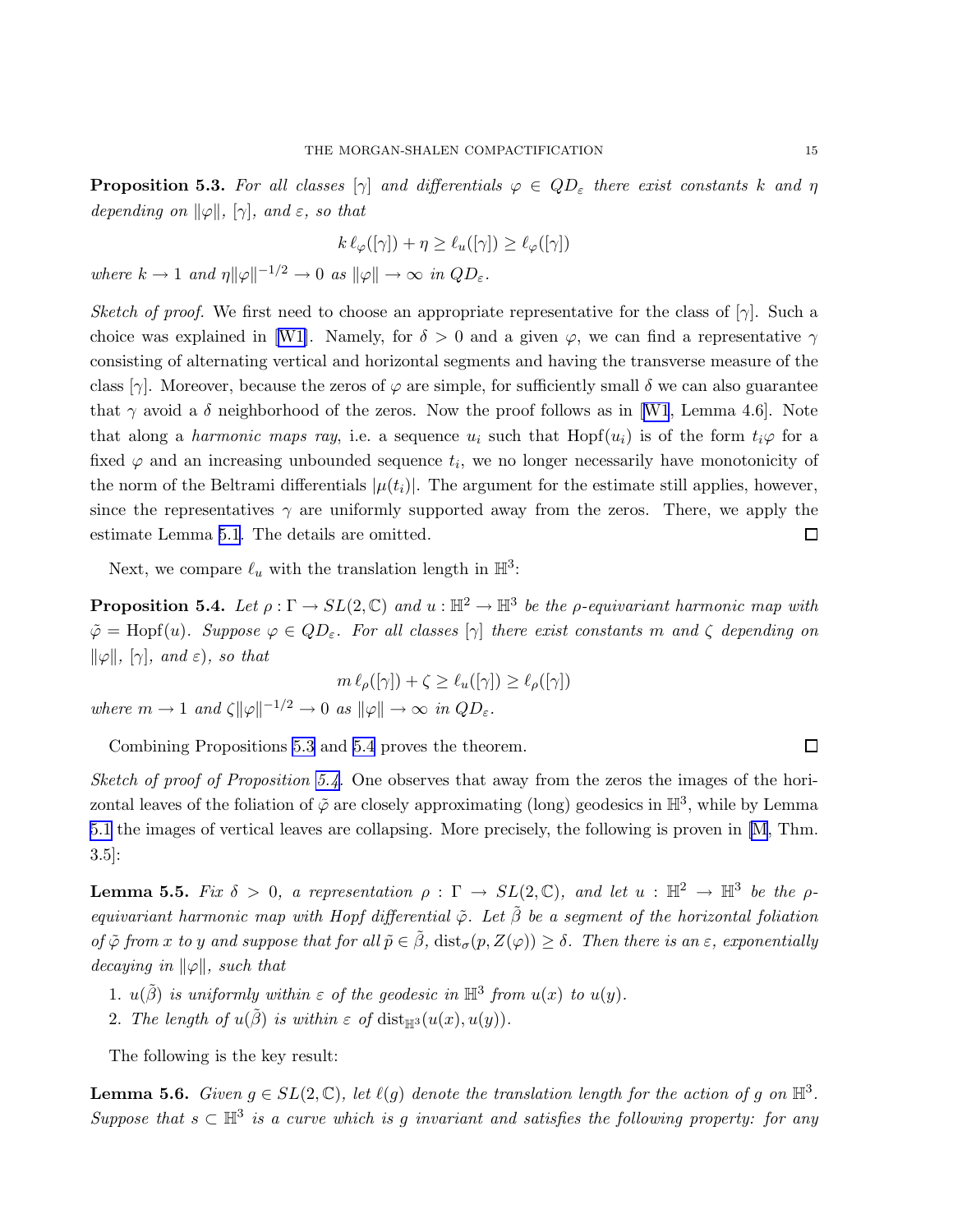$two \ points x, y \in s$ , the segment of s from x to y is uniformly within a distance 1 of the geodesic in H3 *joining* x *and* y*. Then there is a universal constant* C *such that*

$$
\inf_{x\in s} \text{dist}_{\mathbb{H}^3}(x, g(x)) \le \ell(g) + C.
$$

*Proof.* The intuition is clear: such an s must be an "approximate axis" for g. The proof proceeds as follows: choose  $x \in s$ , and let c denote the geodesic in  $\mathbb{H}^3$  from x to  $g(x)$ . By [\[Cp](#page-16-0), Lemma 2.4] there exists a universal constant D and a subgeodesic  $\tilde{c}$  of c with the property that  $|\text{length}(\tilde{c}) - \ell(g)| \leq D$ . Let a and b be the endpoints of  $\tilde{c}$  closest to x and  $q(x)$ , respectively. By the construction of  $\tilde{c}$  in the reference cited above, it follows that  $dist_{\mathbb{H}3}(b,g(a)) \leq D$ ; hence,  $dist_{\mathbb{H}3}(b,g(b)) \leq \ell(g) + 2D$ . Now by the assumption on c, there is a point  $y \in s$  close to b, so that  $dist_{\mathbb{H}^3}(y,g(y)) \leq \ell(g) + C$ , where  $C = 2(D + 1)$ .  $\Box$ 

Proceeding with the proof of Proposition [5.4,](#page-14-0) choose the representative  $\gamma$  as discussed in Propo-sition [5.3](#page-13-0). We may then lift to  $\tilde{\gamma} \subset \mathbb{H}^2$  so that  $\tilde{\gamma}$  is invariant under the action of g. Now  $\tilde{\gamma}$  is written as a union of horizontal and vertical segments of the foliation of  $\tilde{\varphi}$ . Let  $s = u(\tilde{\gamma})$ . Then Lemmas [5.1](#page-13-0) and [5.5](#page-14-0) imply that s satisfies the hypothesis of Lemma [5.6](#page-14-0). Moreover, using Lemma [5.5](#page-14-0) again, along with some elementary hyperbolic geometry, one can show that  $\inf_{x \in s} \text{dist}_{\mathbb{H}^3}(x,g(x))$  is approximated by the length of a segment of  $u(\tilde{\gamma})$  from a point  $u(x)$  to  $u(gx)$ . We leave the precise estimates to the reader.  $\Box$ 

From Lemma [3.2](#page-6-0), we see that foldings can only arise when the Hopf differentials converge in SQD to differentials with multiplicity at the zeros. From the point of view taken here, this corresponds to the fact that the representatives for closed curves  $\gamma$  chosen above may be forced to run into zeros of the Hopf differential where the estimate Lemma [5.1](#page-13-0) fails. These may cause non-trivial angles to form in the image  $u(\tilde{\gamma})$  which, in the limit, may fold the dual tree.

Consider again the situation along a harmonic maps ray with differential  $\varphi$ . Given  $[\gamma]$  corresponding to the conjugacy class of an element  $g \in \Gamma$ , representatives  $\gamma$  still may be chosen as in the proof of Proposition [5.3](#page-13-0) so that the horizontal segments remain bounded away from the zeros. However, it may happen that a vertical segment passes through a zero of order 2 or greater. For simplicity, assume this happens once. Divide  $\gamma$  into curves  $\gamma_1$ ,  $\gamma_2$ , and  $\gamma_v$ , where  $\gamma_v$  is the offending vertical segment, and lift to segments  $\tilde{\gamma}_1$ ,  $\tilde{\gamma}_2$ , and  $\tilde{\gamma}_v$  in  $\mathbb{H}^2$ . Note that one endpoint of each of the  $\tilde{\gamma}_i$ 's corresponds to either endpoint of  $\tilde{\gamma}_v$ , and the other endpoints of the  $\tilde{\gamma}_i$ 's are related by g. By the Lipschitz estimate for harmonic maps to non-positively curved spaces we have a bound on the distance in  $\mathbb{H}^3$  between the endpoints of  $u(\tilde{\gamma}_v)$  in terms of the length of  $\gamma_v$  and the energy  $E(u)^{1/2}$ (cf. [\[S2\]](#page-16-0)). Thus, the rescaled length is small; in fact, since the length of  $\gamma_v$  is arbitrary, the distance converges to zero. On the other hand, the previous argument applies to the segments  $u(\tilde{\gamma}_1)$  and  $u(\tilde{\gamma}_2)$  which are connected by  $u(\tilde{\gamma}_v)$ . Adding the geodesic in  $\mathbb{H}^3$  joining the other endpoints of  $u(\tilde{\gamma}_1)$ and  $u(\tilde{\gamma}_2)$  forms an approximate geodesic quadrilateral which, in the rescaled limit, converges either to an edge  $\vert$  (no folding) or a possibly degenerate tripod  $\neg$  (folding). In both cases, there is an edge which, by the same argument as in the proof of Proposition [5.4,](#page-14-0) approximates the axis of  $\rho_j(g)$  for